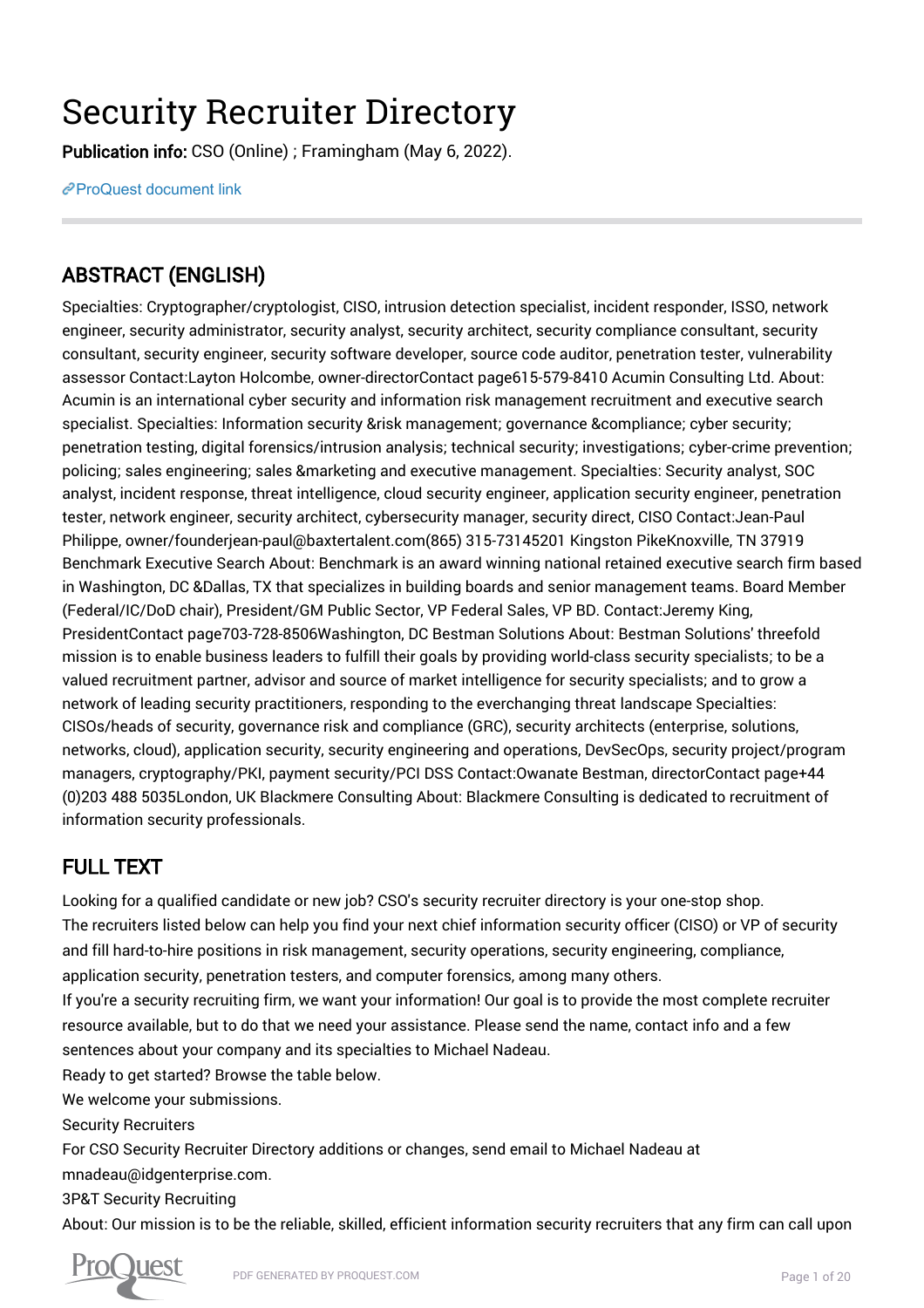for help. With our team of security and recruiting experts, we assure understanding and execution of each client's needs.

Specialties: Staffing for all types of information security positions, including executive/management level, for both full-time and contract roles.

Contact:Catherine Tanner, presidentContact page206.779.27992920 Colby Ave, Suite 101Everett, Wa 98201 Access Talent Today, LLC

About: Access Talent Today, LLC. is a veteran- and woman-owned staffing firm that provides recruiting services in cyber security, IT and aerospace engineering. For over 20 years, we have provided contract recruiting services to private corporations, aerospace, DOD and government agency clientele. We also offer contract recruiters, on an hourly basis, for the sensitive requisitions our clients encounter.

Specialties: Cryptographer/cryptologist, CISO, intrusion detection specialist, incident responder, ISSO, network engineer, security administrator, security analyst, security architect, security compliance consultant, security consultant, security engineer, security software developer, source code auditor, penetration tester, vulnerability assessor

Contact:Layton Holcombe, owner-directorContact page615-579-8410

Acumin Consulting Ltd.

About: Acumin is an international cyber security and information risk management recruitment and executive search specialist. As part of the Red Snapper Group, we specialize in the provision of key cyber security and law enforcement skills across commercial and public sector clients.

Specialties: Information security &risk management; governance &compliance; cyber security; penetration testing, digital forensics/intrusion analysis; technical security; investigations; cyber-crime prevention; policing; sales engineering; sales &marketing and executive management.

Contact:Ryan Farmer, Candidate Development ManagerContact page44(0) 20 7987 3838Octavia House, 3rd Floor50 Banner StreetAdmirals WayLondon EC1Y 8STUK

Alta Associates

About: Alta Associates is a leading executive search firm specializing in information security, IT risk management, governance, risk management, and compliance(GRC), and privacy. Alta performs retained searches for the most senior level executive roles in the industry and builds the teams that support them.

Specialties: CISO, Chief Information Risk Officer, SVP Enterprise Risk, Chief Privacy Officer, SVP of IAM, SVP of Governance and Controls, SVP of Technology Risk, Managing Director of Information Security, Head of Information Security Architecture, SVP Security Strategy.

Contact:Joyce Brocaglia, Founder and CEOContact page908-806-8442Address:8 Bartles Corner Rd., Suite 21Flemington, NJ 08822

Ambassador Solutions

About: Ambassador Solutions is an IT services company headquartered in Indianapolis, Indiana. We've been doing "whatever IT takes!" since 1989. We take great pride in building high-performing high-tech teams for our clients. Whether IT's a C level executive search or filling gaps on the technical roster, ours is the ultimate people business. We don't meet our clients' needs with whoever happens to be available.

Specialties: Executive Search (IT and Information Security Executives), Recruiting &Staffing (perm, contract-to-hire, contract), Projects (InSourced, OutSourced, OffShore), Onshore Indy (IT's just better here)

Contact:Brad Lindemann, President/CEOContact page317.571.6838 12400 N. Meridian St., Suite 150Carmel, IN 46032

Argenta Talent Acquisition

About: We work with a variety of organizations filling security roles from foundation to sales. Heavily focused on team fit and flexible options. We advise and help our clients hire dedicated cyber security talent in accordance with the highest industry standards.

Specialties: CISO, Director of cyber security, sales &solutions engineers, security consultants, cyber security

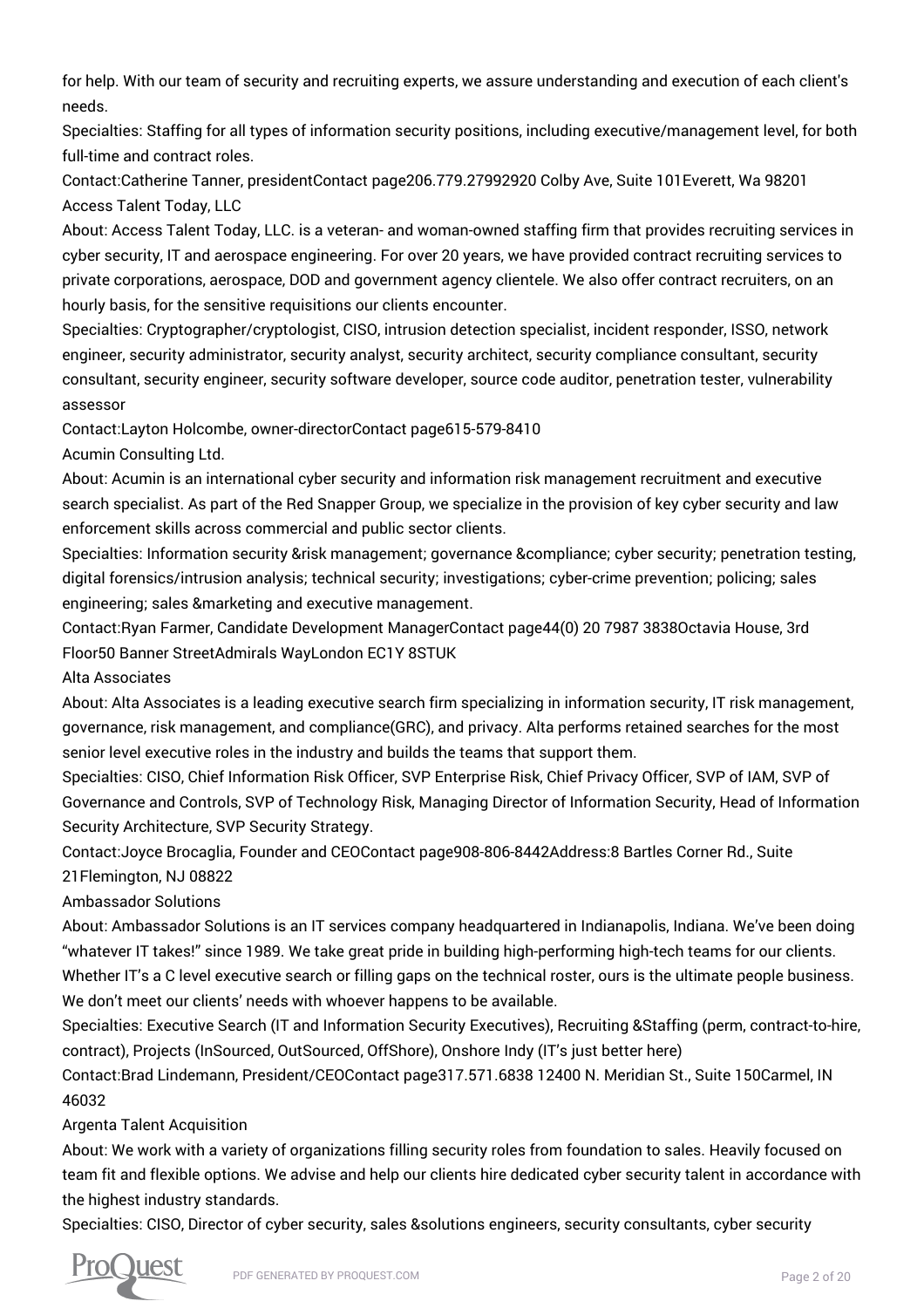architects and analysts, cyber security account executives. We are always evolving and open to all verticals and projects. Argenta performs contingency or retained searches.

Contact:Kelley Barcus, PresidentContact page970-769-0237400 Bear Springs RanchPagosa Springs, CO 81147 Barclay Simpson Corporate Governance Recruitment

About: A London-based specialist corporate governance recruiter, Barclay Simpson's Security and Resilience division fills permanent and contract security and resilience roles. We have a background of filling professional, leadership and management roles in a range of global locations.

Specialties: Our security and resilience practice covers information security, cyber security, business continuity, information risk, corporate security, technology risk, resilience, investigations, forensics, and intelligence. Barclay Simpson has offices in New York, Singapore, Hong Kong and Dubai.

Contact:Mark Ampleford, Divisional Director Security &ResilienceContact page44 207 936 2601Bridewell Gate9 Bridewell PlaceLondon FC4V 6AWUK

#### Baxter Talent

About: Baxter Talent offers flexible, cost-effective sourcing and recruiting solutions that fit into any hiring process and budget, making us the ideal partner to help grow your cyber and information security team. Alleviate your frustrations and significantly decrease the costs associated with understaffed and overwhelmed security teams by contacting us today.

Specialties: Security analyst, SOC analyst, incident response, threat intelligence, cloud security engineer, application security engineer, penetration tester, network engineer, security architect, cybersecurity manager, security direct, CISO

Contact:Jean-Paul Philippe, owner/founderjean-paul@baxtertalent.com(865) 315-73145201 Kingston PikeKnoxville, TN 37919

Benchmark Executive Search

About: Benchmark is an award winning national retained executive search firm based in Washington, DC &Dallas, TX that specializes in building boards and senior management teams. Our expertise and focus include security (cyber/corporate/homeland) and innovative technologies (cloud/analytics/IOT/mobile, etc).

Specialties: Fortune 1000: CISO, CSO, Chief Risk Officer, Board Member (risk/cyber/security chair). Private Equity backed growth companies: CEO and all their direct reports. Venture Capital backed growth companies: Board Member (Federal/IC/DoD chair), President/GM Public Sector, VP Federal Sales, VP BD.

Contact:Jeremy King, PresidentContact page703-728-8506Washington, DC

Bestman Solutions

About: Bestman Solutions' threefold mission is to enable business leaders to fulfill their goals by providing worldclass security specialists; to be a valued recruitment partner, advisor and source of market intelligence for security specialists; and to grow a network of leading security practitioners, responding to the everchanging threat landscape

Specialties: CISOs/heads of security, governance risk and compliance (GRC), security architects (enterprise, solutions, networks, cloud), application security, security engineering and operations, DevSecOps, security project/program managers, cryptography/PKI, payment security/PCI DSS

Contact:Owanate Bestman, directorContact page+44 (0)203 488 5035London, UK

Blackmere Consulting

About: Blackmere Consulting is dedicated to recruitment of information security professionals. We work as a trusted partner in your business with focus on quality, speed and cost effectiveness. Blackmere's solutions include direct hire, consultants, contractors and contract-to-hire employees.

Specialties: CISO, Director of Information Security, information security auditors, malware engineers, cyber security researchers, control systems experts, identity &access management, network security, application security, mobile security, security compliance.

Contact:Domini Clark, CEO and founderContact page415-813-1988

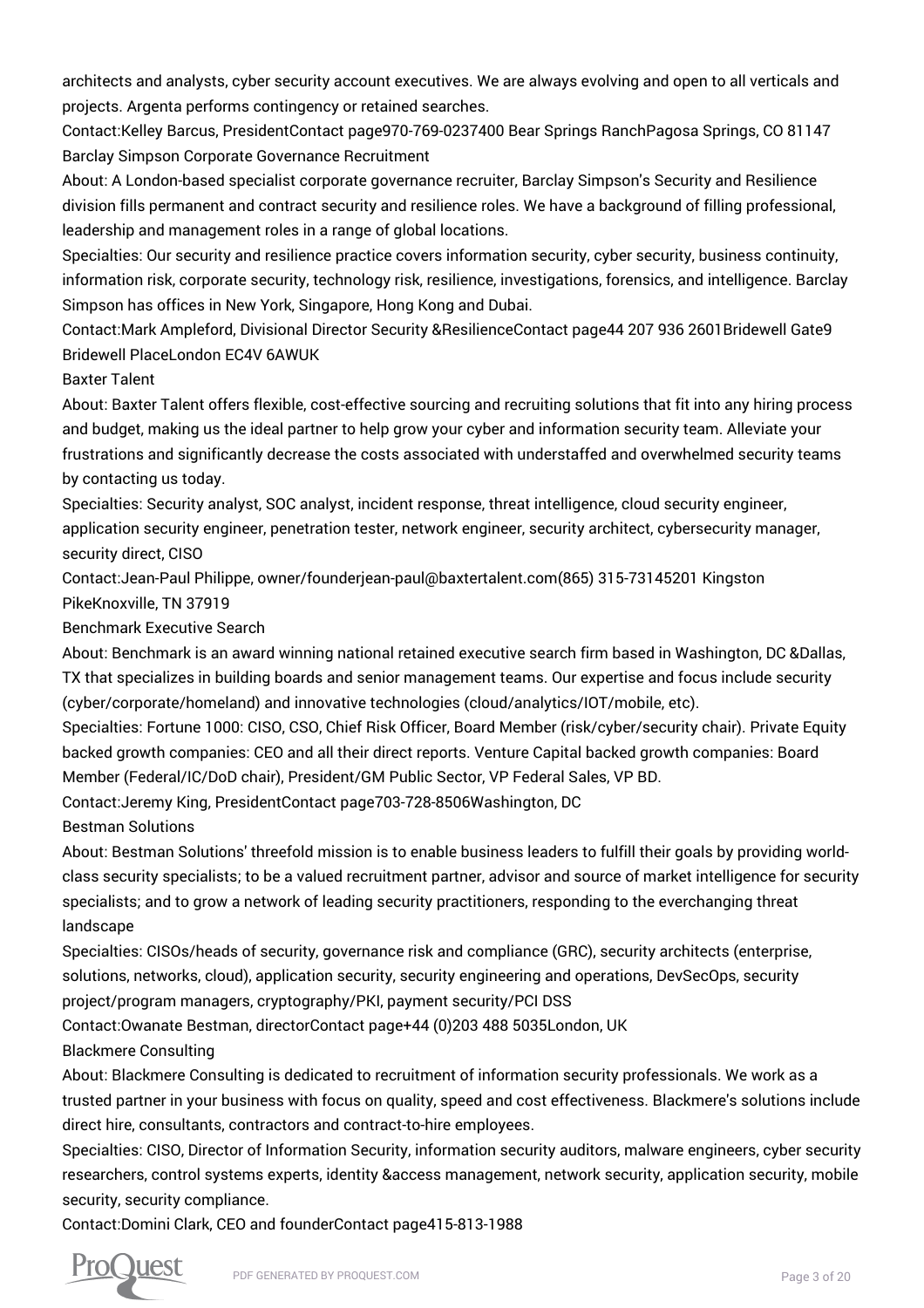#### Bluefin Talent

About: Bluefin Talent is a specialist search and selection agency, working with 'blue chip' financial services organisations across London and the Middle East; focusing exclusively on Financial Services and Risk. Specialties: Financial risk management, infosec, financial crime and compliance, regulatory risk and change positions in Europe and the Middle East

Contact:Sam Javed, executive search specialist and head of MENAContact page+971 47 707 83712th Floor, 1205 Prism TowerBusiness BayDubai 125738

#### **BrainWorks**

About: When you're looking for your next cybersecurity leader, we know how valuable it is for you to partner with someone who truly understands the industry and your business. Our professional know-how will accelerate the hiring process for finding you top talent in a shorter timeframe. Our diversity and inclusion best practices are also leading the industry. In the past three years over 70% of our placements by the data/analytics/IT/cyber practices were considered to be filled by a diversity candidate. 40% of those placements were female.

Specialties: Recruiting and staff augmentation (short-term, long-term and contract to hire) for all information security roles including management and executive positions. Security consulting including mobile and web application security testing, network penetration testing, vulnerability assessments, scanning, secure code reviews, policy and procedure development, social engineering and other "difficult to label" projects. Cindy Miceli, practice leaderEmail(908) 608-8861

Caliber Security Partners

About: We believe that the foundation of security is trust and that trust is essential to sustain enduring relationships. Through these trusting relationships, we strive to understand the needs of our clients which helps us to find talent with the proper technical and business background to fit the client's needs properly.

Specialties: We place talent with a combination of cybersecurity, technology, and business acumen in these industries: retail, consumer packaged goods, technology, pharmaceutical, healthcare, education, financial services, advertising agencies, consulting, and catalog companies.

#### Contact:

Contact:Tab Pierce, president and CEOContact page206-349-91622920 Colby Avenue, Suite 101Everett, WA 98201 **CISORecruiter** 

About: We are a retained, permanent placement executive search firm out of Miami Beach, FL, that is focused on placing IT security leadership positions.

Specialties: CISOs, vice presidents of security, deputy CISOs, security directors and managers, analysts, specialists, and penetraton testers.

Contact:Thad Greer, managing directorEmail877.580.3022 ext. 502 429 Lenox Avenue, Ste. 471Miami Beach, FL 33139

#### Computer Futures

About: An honest, hardworking, and process driven approach combined with our team's broad security experience allows us to offer tailored solutions. Our dedicated Cyber Security and Business Risk team offers a unique service to clients, combining FTSE 250 experience with the networking knowledge of the candidate community. This allows us to identify hard-to-find, high quality candidates within niche markets. we are currently placing Security professionals in the UK, Ireland, USA, mainland Europe and Tokyo

Specialties: Governance, risk, and compliance; information security; internal/IT audit; business change; IT security; data protection; D- and C-level executive search.

Contact:Peter Kelly, Information Security and Risk Practice leadContact page+44 (0)207907386875 King William St London EC4N 7BE

#### **ConsultNet**

About: Since 1996, ConsultNet has empowered technology performance by providing startups, mid-size companies and large enterprises across North America with superior tech talent and solutions. With business in 45 states,

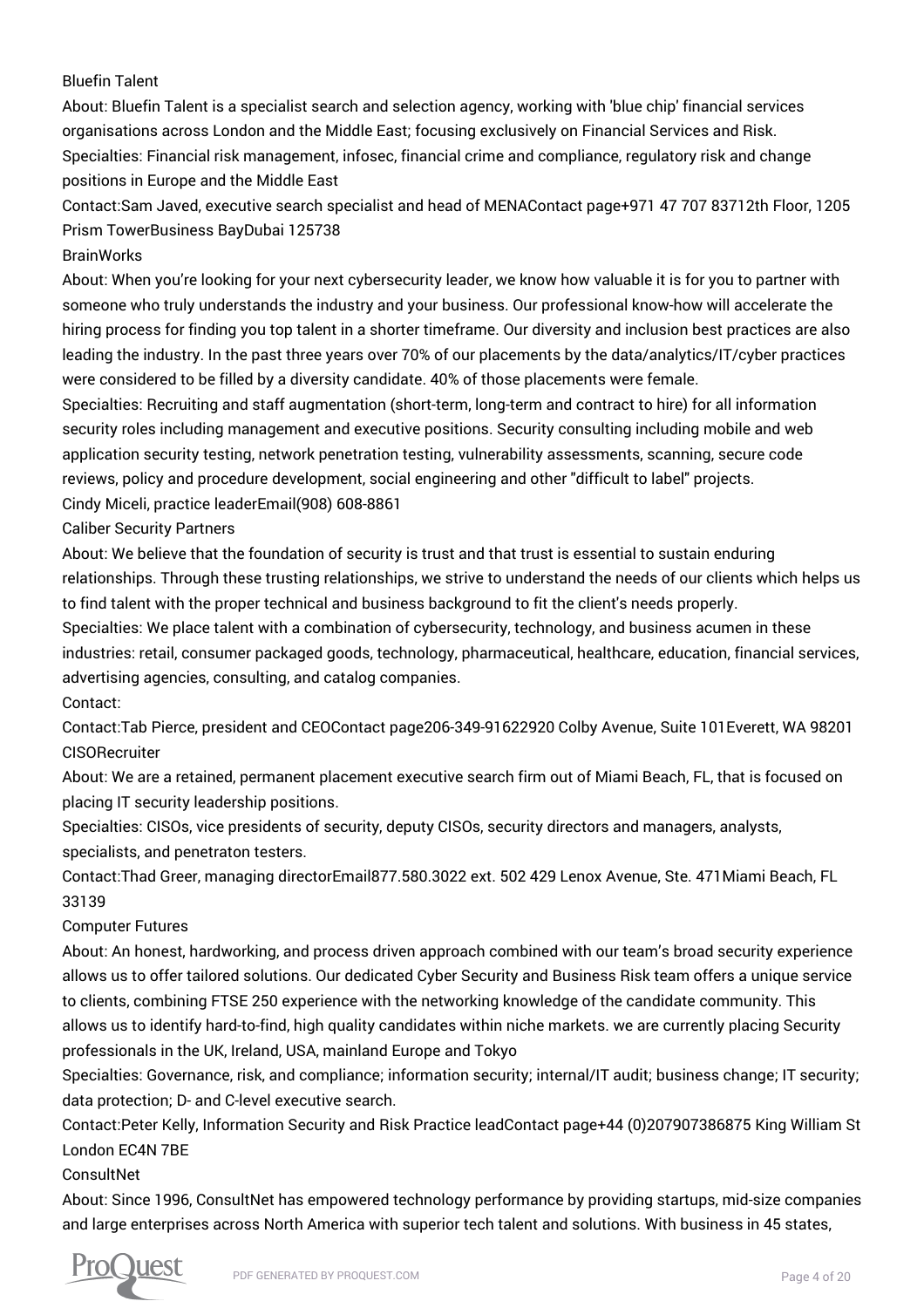ConsultNet serves multiple industries including finance, manufacturing, healthcare, digital media, advertising and the federal sector.

Specialties: Network/applications security engineers, SOC analysts, pen-testers, digital forensics, IR engineers, GRC managers, solution architects and security managers/directors to ISSO/CISO roles)

Contact:Terrell "TJ" Jackson, Cyber Security Recruiting Strategist(214) 914-0214Dallas, TX

CulverCareers

About: Culver has the resources to easily connect you with high-performing, digitally savvy IT professionals. We're the information technology headhunters who can pair you with the IT employees you're proud to introduce to your boss.

Specialties: Database administration, risk management, cybersecurity management, data security analysis, technical support

Contact:Tim Culver, CEOContact page858-875-1007Marine View Avenue, Suite 101Del Mar, CA 92014 Cyber 360, Inc.

About: Cyber 360 Inc. is a leading cybersecurity contract and fulltime staffing firm. We work with cybersecurity leaders, and their teams, struggling to hire skilled cybersecurity professionals to secure their systems and reduce data and privacy risk.

Specialties: Cyber 360 is a cybersecurity contract and fulltime placement firm dedicated to identifying and hiring the top 10% of cybersecurity professionals. Our bench and virtual bench combine to provide our clients with access to thousands of top candidates for short or long term contract assignments.

Contact:Mark Aiello, PresidentContact page781-451-00791600 Providence HwyWalpole, MA 02081 Cyber Advisers

About: Based out of San Francisco, Cyber Advisers is a team of highly skilled recruitment professionals with industry certifications dedicated to cyber security. We are able to maintain a healthy bench of skilled and certified candidates due to our cyber security education and certification programs.

Specialties: Application security, compliance, encryption, internet security, network security, risk management, malware, payment security, disaster recovery, incident response, data protection, identity &access management, penetration testing, cloud security, mobile security, privacy

Contact:Dilip Anand, CEOContact page(415) 944-0020One Embarcadero Center, Suite # 500 San Francisco, CA 94111

Cyber Exec

About: Cyber Exec is a boutique executive recruitment firm headquartered in Boca Raton, Florida with offices in New York, Chicago, and Shanghai. We are retained and exclusive. We seek, search, and deliver excellence in the U.S. and around the globe. Personal service, speed, agility and scale if necessary.

Specialties: C-Level and C-minus-one single searches: CEO, CTO, CIO, CISO, CDO, CFO, cyber wecurity. Board searches, high level global transfers, bulk assignments, speed sourcing and deployment, and custom, confidential work.

Contact:Jean-Louis Lam, Managing Partner(202) 903 887610496 Mission Bay DriveBoca Raton, FL 33497 CyberForward by CISOShare

About: CyberForward is a cybersecurity professional development program and recruiter. It works with local partners such as the Orange County United Way, Hire Heroes, Women Warriors, and other nonprofits and organizations. The program is free for participants to gain hands on industry experience with the guidance of experienced security resources. While based in Orange County, CyberForward is currently expanding across the nation.

Specialties: CyberForward focuses on developing resources that are capable of fulfilling the most needed roles in cybersecurity programs. Examples include third-party risk analysts, vulnerability analysts, and policy analysts. Contact form

Cyber Intellect Group

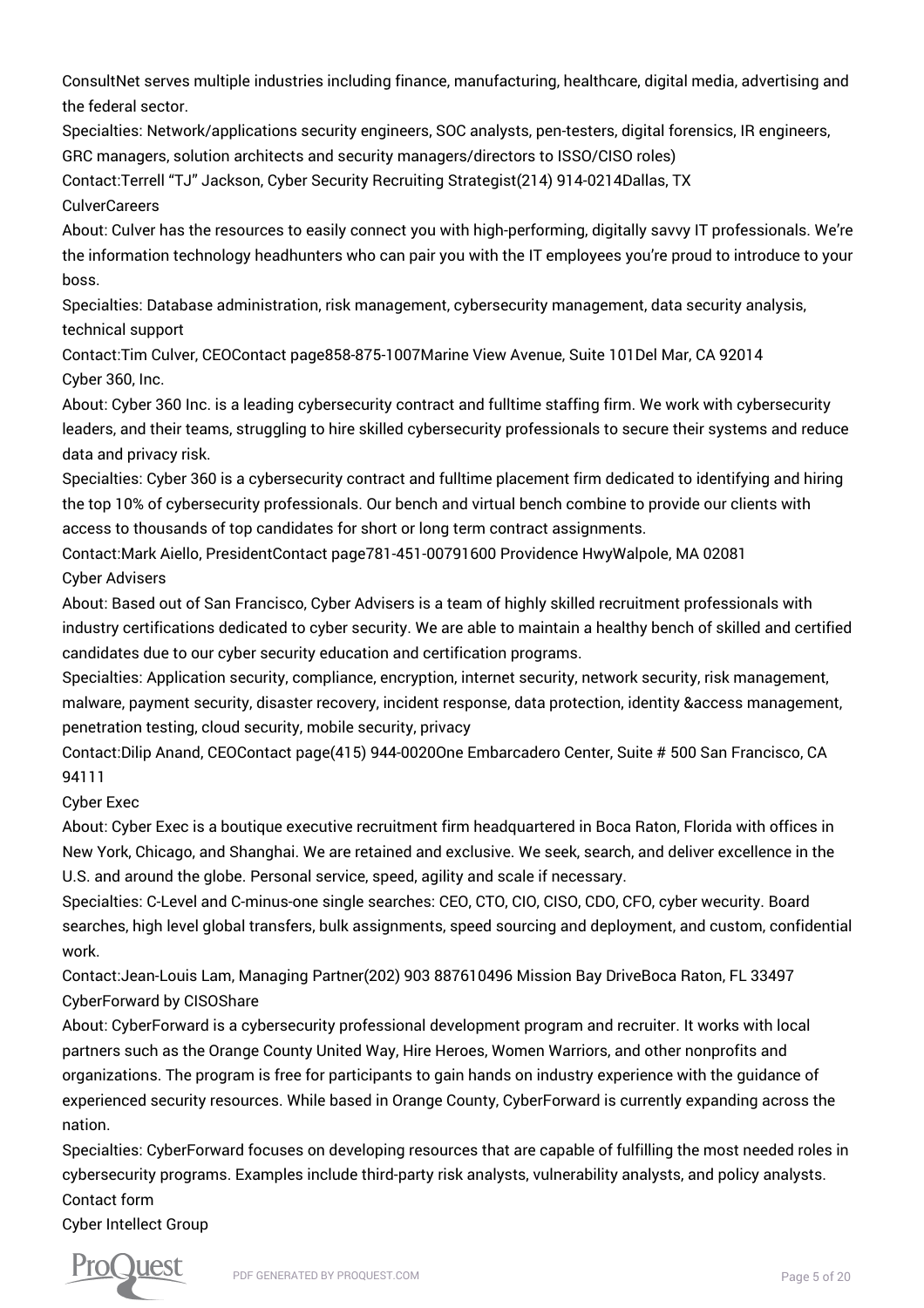About: We established Cyber Intellect Group to address the inability to recruit cybersecurity professionals, whether due to a lack of resources internally, a lack of industry knowledge, or simply because it is a difficult market. Specialties: IT audit, Threat detection and vulnerability management, risk assessment, governance and risk management, cybersecurity engineering and architecture, identity and access management, mobile security, security incident management

Contact:Bob Folley, Managing PartnerContact page(919) 389-9486

CyberSN

About: CyberSN dramatically decreases the frustration, time and cost associated with job searching and hiring for cyber security professionals. Through our unique technology platform we connect highly trained cyber security staffing specialists with job seekers and employers.

Specialties: SOC Analyst, Security Analyst, Risk Analyst, Security &Compliance Analyst, Incident Response Analyst, Security Engineer, Firewall Engineer/Architect, Security Network Engineer, End Point Security, Director of Security, Security Consultant, Security Architect, Security Manager, CISO

Contact:Deidre Diamond, Founder/CEO888-470-8011Boston, MA and nationwide

CyberStream Global

About: CyberStream Global is focused on supporting and transforming technology development, talent and operations. Our "Intelligent Talent Solutions" are individually designed to meet the high technology demands of an ever changing world. Our aim is to facilitate 21st century solutions for one of the world's most acute skill shortage of any industry.

Specialties: SIEM, information security, risk management, CISO, BISO, TISO, SOCs, security architecture, penetration testing

Contact:Robert Nickey, principal consultantContact646-593-867325 Broadway, Suite 5110New York, NY 10004 Direct Recruiters, Inc.

About: Direct Recruiters is a relationship-focused search firm that assists IT and Cybersecurity companies with recruiting, acquiring and retaining high-impact talent for mission-critical positions. We provide executive search, recruitment and staffing services to fill IT and cybersecurity jobs in the security industry.

Specialties: CISO/CSO, chief security architect, global IT risk officer, cloud security specialists, security software and security infrastructure developers, threat intelligence, security operations center professionals, cybersecurity IT auditors, security architects

Contact:Aaron Kutz, directorContact page440-996-086931300 Solon Road, Suite 4Solon, Ohio 44139 Electus Cyber &Security (part of Electus Recruitment Solutions)

About: Electus Cyber and Security is dedicated to introducing leading cyber and information security specialists to the highest caliber organizations in the UK. We guarantee a consistent and quality service from a consultant with a genuine understanding of the cyber security space and your requirements.

Specialties: GRC, audit &advisory, networks and infrastructure, threat intelligence, vulnerability and pen testing Contact:Nick Haaker, Lead Cyber &IA Talent Delivery ConsultantContact page01202204095Electus Cyber &SecurityRichmond HouseRichmond HillBournemouthDorsetBH2 6EZUK

Empiric

About: Empiric was set up with the vision of being a consistently reliable and trusted agency and a leading global provider of specialist recruitment services. Offices in London, New York, Singapore and Glasgow.

Specialties: Our Information &Cyber Security Practice provides permanent, contract and interim solutions across the full information security spectrum, including GRC, SOC, Engineering, Architecture, Threat &Vulnerability, CISO Exec Search, Intelligence and Incident Response.

Contact:Jason WatermanContact page0203 862 44051 Old JewryLondon, EC2R 8DNUK

Evan Scott Group International

About: Evan Scott Group International is a retainer based executive search firm. The company has six partners, each with more than fifteen years of retainer based executive search experience. The firm is a member of The

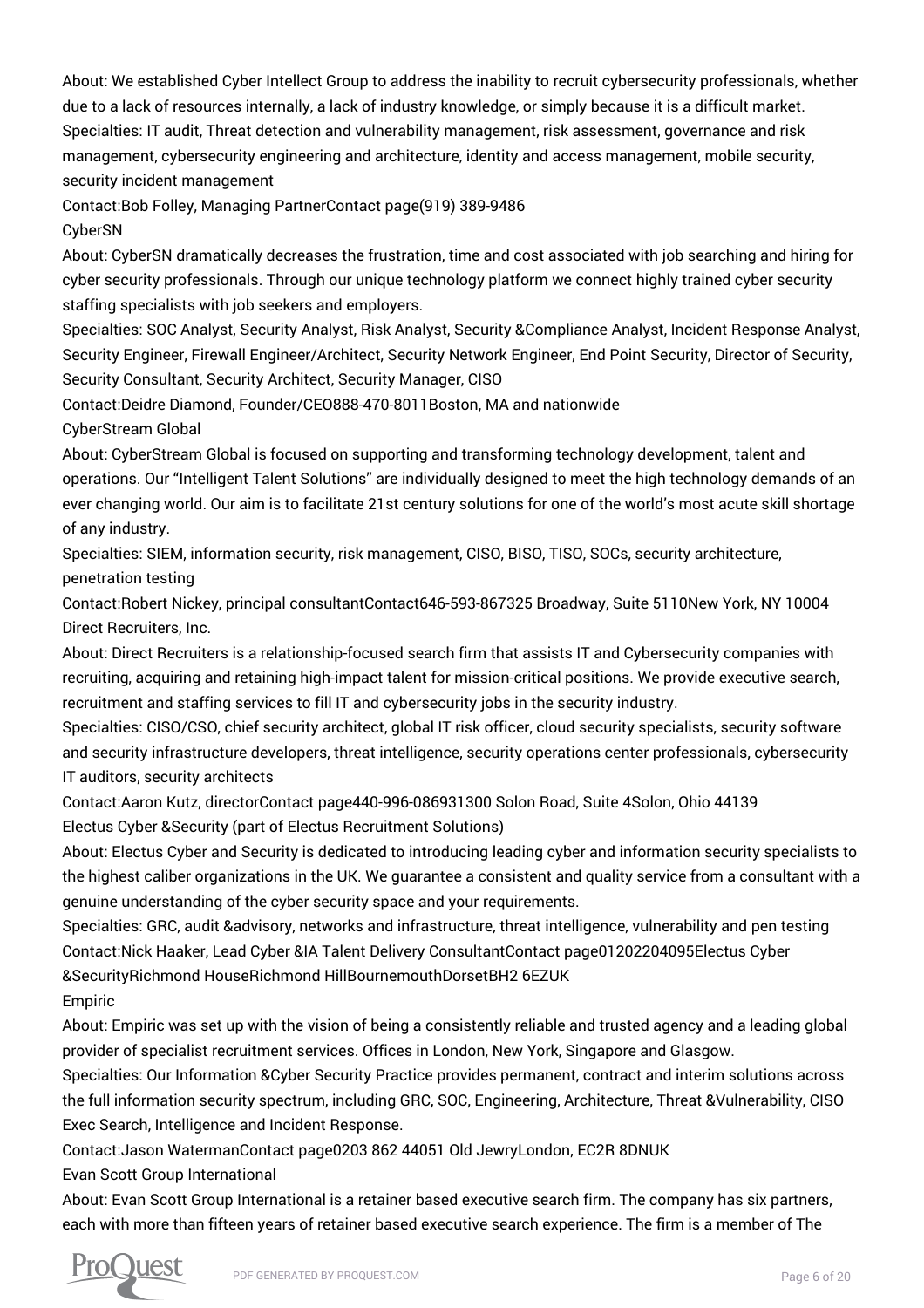Homeland Defense and Security Council, Washington Chapter of USO and INFRAGARD.

Specialties: CSO, CISO, VP Business Development, INTEL, CPB, ICE, SOCOM –All Civilian Federal Agencies, DOD, VP Sales, Federal and Commercial, VP Sales - State and Local, VP Business Development - State and Local, VP Marketing, CEO, President/COO, CFO, VP Government and Public Affairs General Council, VP and GM, Federal Operations.

Contact:Evan Scott, PresidentContact page202-842-04411050 Connecticut Ave. NW, 5th FloorWashington, DC 20036

The Executive Search Group

About: The Executive Search Group is a boutique search firm specializing in the recruitment of senior-level cyber security, InfoSec and technology professionals throughout the United States

Specialties: Corporate leadership in cyber security (CISO, CTO, CSO) in verticals like pharma, banking, financial, media and technology, as well as professional dervices firms including Big 4, and aspiring tax, accounting and advisory building out their respective cyber security and risk practices. We help early stage startups with talent acquisition in sales, and product, as well as VC backed security software ventures in technology product development leadership recruitment.

Contact:Tim McIntyre, Principal &FounderContact page860-652-8000

First Arrow Executive Search

About:First Arrow Executive Search is a retained executive search firm. The firm and its managing partner bring 21 plus years of search experience within the cybersecurity sector and the federal and aerospace\defense sector. First Arrow has leveraged it's extensive federal cyber background to build a leading commercial cybersecurity practice. First Arrow also performs cyber advisory and board of director searches.

Specialties: We focus on executive search for chief risk officers, CISOs, CSOs, VP- and director-level security leaders, and subject matter experts that focus on ethical hacking, vulnerability assessments, threat assessments, penetration testing, enterprise computer security, information dominance, risk management, cyber intelligence analysis, cyber intelligence research, system and network hardening and reverse engineering. Contact:Shunil Joseph, Managing PartnerContact page703-987-7565

#### Fortify Experts

About: From CISOs to security architects, Fortify Experts Cybersecurity Executive Search helps companies find the right security experts to properly secure your digital assets with offices in Houston, Dallas, and Boston. Specialties: Security leadership, network security, security operations, industrial security, risk &compliance, vendor/manufacturer,

Contact: Tim Howard, Managing Partnertim@fortifyexperts.com713-893-3940 x.100 10497 Town &Country Way, Suite 700Houston, TX 77024

# Franklin Fitch

About: Founded in 2011, Franklin Fitch is a specialist recruitment company for the following areas: network, information security, server, database.

Specialties: Focused on the UK, German and U.S. markets. Whether you're a CISO or cloud security engineer looking for a new position, or an organization seeking a new information security manager, a threat intelligence specialist or head of DevSecOps, we are here to help.

Contact: Steven Ewer+44 203 696 79551 Pickle MewsLondon, SW9 0FJUKOliver Neukamm+49 (0)69 971 9422.OGWalter-Kolb-Straße 9-1160594, Frankfurt am MainGermany

Ginkgo Search Partners

About: Ginkgo Search Partners is an international retained executive search firm operating in China and across Asia Pacific. We are managed in specialized industry practice groups and our expertise is covering senior management security positions. We are a true executive search and professional services firm, passionately devoted to your success.

Specialties: We help to recruit mid to senior level executives across the whole security structure in Asia including

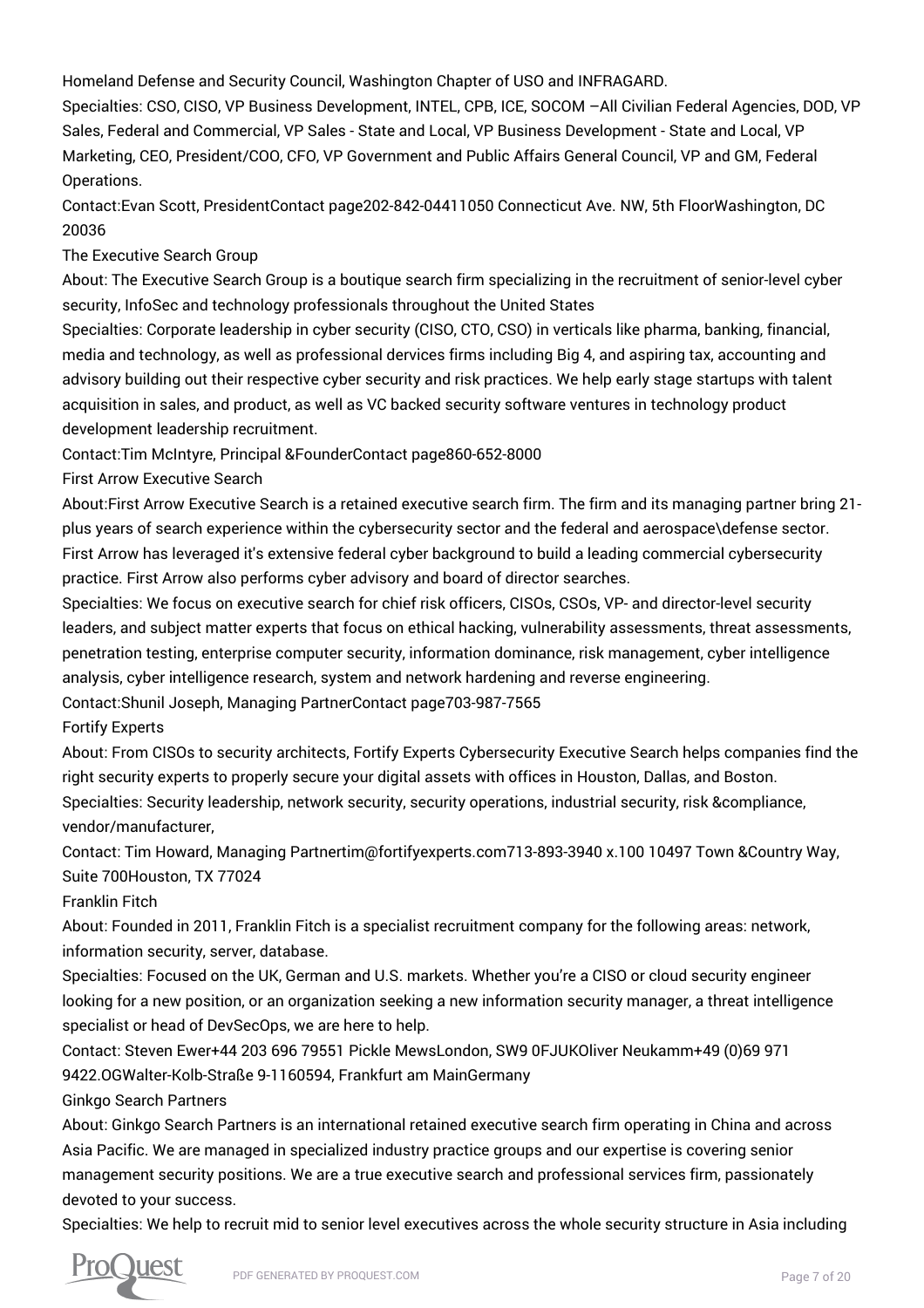positions such as CISO, CSO, VP-level and department heads of security.

Contact:Oliver Liegel, Director Executive SearchOliver.Liegel@ginkgosearch.com+86 1860061772515/F, Office Building AParkview Green9 Dongdaqiao RoadChaoyang District, Beijing, 100020China Glocomms

About: Glocomms is a niche brand of Phaidon International, which has won 40+ awards &is the third fastest growing agency in the U.S. The security &IT GRC team have the resources &specialization to deliver top talent —300% faster than the avg. firm —to clients ranging from startups to top vendors and banks.

Specialties: The team excels across all areas, including ethical hacking, research, forensics, audit, sales, engineering, analysis, mgmt. consulting, &C-level. Each recruiter focuses in 1 area, to provide the network, knowledge &highest level of service as part of our customized, specialist approach.

Contact:Nicholas Grasso, SVP, Head of Americas Commercial

&CybersecurityNicholas.Grasso@Glocomms.com646-647-3948622 Third Avenue, 6th FloorNew York, NY 10016 **HackerTalents** 

About: HackerTalents is dedicated to ensuring your organization reduces or eliminates the risk of being constantly in need of cybersecurity professionals to safeguard your equipment, systems and data. HackerTalents is committed to assisting organizations cast as wide a net as possible to attract new workers from other professions, or recent graduates with tangential degrees, as well as seasoned professionals from consulting and contracting sectors. HackerTalents will also assist organizations to strengthen from within by identifying people to cross-train from existing roles outside of cybersecurity where appropriate.anks.

Specialties: IoT/IIoT security, threat intelligence, network and endpoint security, mobile security, behavioral detections, continuous network visibility, cloud security, deception security, risk remediation, quantum encryption, websites security, cybersecurity sales, C-level and management-level cybersecurity roles Contact:Russ Hacker, founderrhacker@hackertalents.com913.593.3480Kansas City, MO 06106

Heller Search Associates

About: Heller Search is a retained executive search firm specializing in senior information technology positions nationwide, in all industries. Our clients include Fortune 500 as well as mid-market companies, higher education, non-profits, small businesses and high tech startups.

Specialties: Our recruiting is focused on the chief information security officer (CISO), chief information officer (CIO), chief technology officer (CTO) position, and as well as VP- and director-level IT executives.

Contact:Steve Rovniak, executive directorsteve@hellersearch.com508-281-172833 Lyman StreetWestborough, MA 01581

Henning Staffing, Inc.

About: Henning Staffing, Inc., is a niche-focused cyber security retained search and staffing services firm. We serve organizations throughout the US by providing cyber security retained search, contained search, contract-tohire, and contract staffing.

Specialties: CISO/CSO; chief privacy officer (CPO); infosec, privacy and GRC leaders (vice president, director, architect, manager, program and project manager); infosec individual contributors (admins, analysts, engineers, pentesters) .

Contact:Nick Henning, president and cyber security strategic staffing advisornickh@henningstaffing.com312-500- 88583233 S. Wacker Drive, Floor 84Chicago, IL 60606

Heron RecruitmentHire Velocity

About: Hire Velocity's experienced team of recruiters works with you to develop a sophisticated multi-pronged approach to identifying, hiring, and retaining the talent you need to address cyber threats. We help you hone your strategic hiring goals, and we draw on our extensive network of IT talent and our large, proprietary candidate database to fill your open positions. We also work with you to meet the specific requirements of your organization, whether you're seeking to fill a position that requires security clearance or an executive role that demands deep strategic insight.

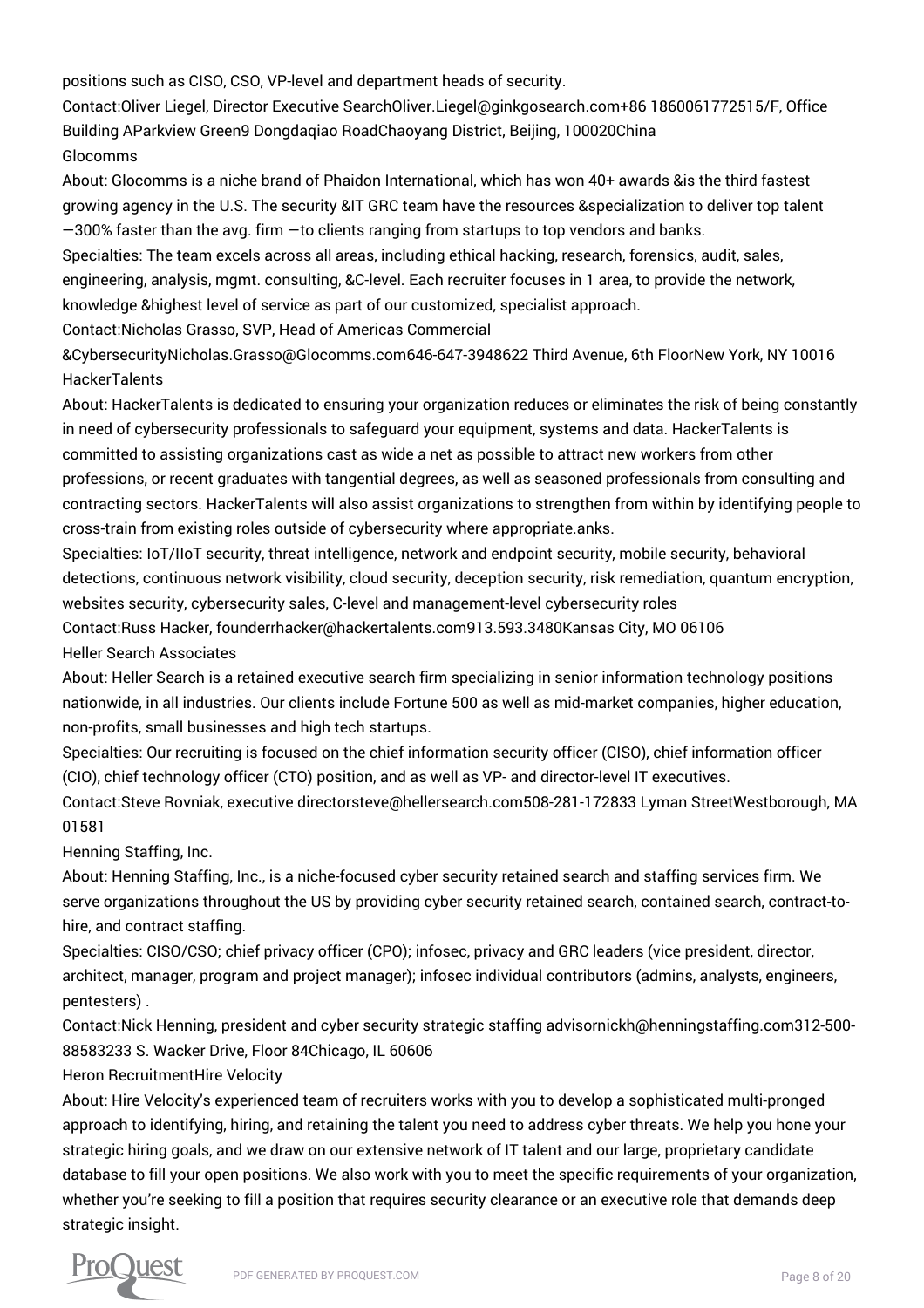Specialties: CISOs, data scientists, software engineers, cybersecurity engineers, security consultants, and IT personnel

Contact:Sara C. West, director of strategic developmentswest@hirevelocity.com(678)713-3203 or (813)334-1901 mobile 375 Northridge Rd., Suite 505Atlanta, GA 30350

**HireVergence** 

About: HireVergence's talent acquisition specialists bring the value of years of diverse experience to your staffing and career development needs. As a full service IT staffing and recruiting firm with a focus on security, HireVergence is able to scale our offerings to meet our clients' needs.

Specialties: Information security: security analyst, technical manager, CISO, director of security, penetration tester. Cyber security: forensic analyst, vulnerability researcher, computer crime investigator. Network infrastructure: systems engineer, network engineer, network analyst.

Contact:Julio Sanchez, Partnerjsanchez@hirevergence.com813-289-5502 ext.1029644 Linebaugh Ave.Tampa, FL 33626

Hitch Partners

About: Hitch Partners is a boutique retained executive search firm that partners with technology companies to fill mission critical roles in the security leadership space.

Specialties: Typical positions recruited include CISO, cybersecurity specialists, head of security and security engineers,

Contact:Michael Piacente, managing partnermichael.piacente@hitchpartners.com(650) 868-8131 HJA Fire and Security Ltd

About: HJA Security was established in 1992 and recruits at all levels across all disciplines in the security industry, both nationally and internationally. The HJA Executive operation started in response to an increasing demand from clients and candidates for a service dedicated to senior positions.

Specialties: Fire systems, manned guarding, intruder alarm, security management, executive positions Contact:Mike Hurst, Directormike@hja.co.uk44 (0)845 644 6893Talbot House204-226 Imperial DriveRayners LaneMiddlesex HA2 7HHUK

Identifi Global

About: Based at the home of the code breakers, identifi Global is a team of highly skilled recruitment professionals, dedicated to cyber security. We pride ourselves on our candidate experience, which has been the foundation of our success.

Specialties: We offer consultancy, solutions and managed services in the following specialist areas; Application Security, Compliance, Encryption, Internet Security, Network Security, Risk Management, Big Data, Cyber Crime, Human Factor, Malware, Payment Security, Internet Of Things, Disaster Recovery, Incident Response, Data Protection, Identity &Access Management, Managed Services, Penetration Testing, Cloud Security, Digital Forensics, Mobile Security, Privacy, Change &Transformation, Project Management.

Contact:Peter Sanders, Directorpeter.sanders@identifiglobal.com07919091082The Science &Innovation CentreBletchley Park, Milton KeynesBuckinghamshire mk41 7dxUK

Identify Security

About: Identify Security has been improving the IT security ecosystem since before "cybersecurity" was a fashionable term. We began in 2005 by supplying niche security identity management talent. We do service all of the layers of security, but our deepest talent areas are within application security/secure software, identity &access management and cloud security.

Specialties: Our services fall into three categories: executive security placement, on-demand (pen-testing to virtual CISO) and talent orchestration (flexible workforce delivery from a single resource to entire cybersecurity teams). Contact:Joel Abraham, VPjoela@identifysecurity.com414-773-0633

InfoSec People

About: InfoSec People provides specialist recruitment services and consultancy solutions in the information

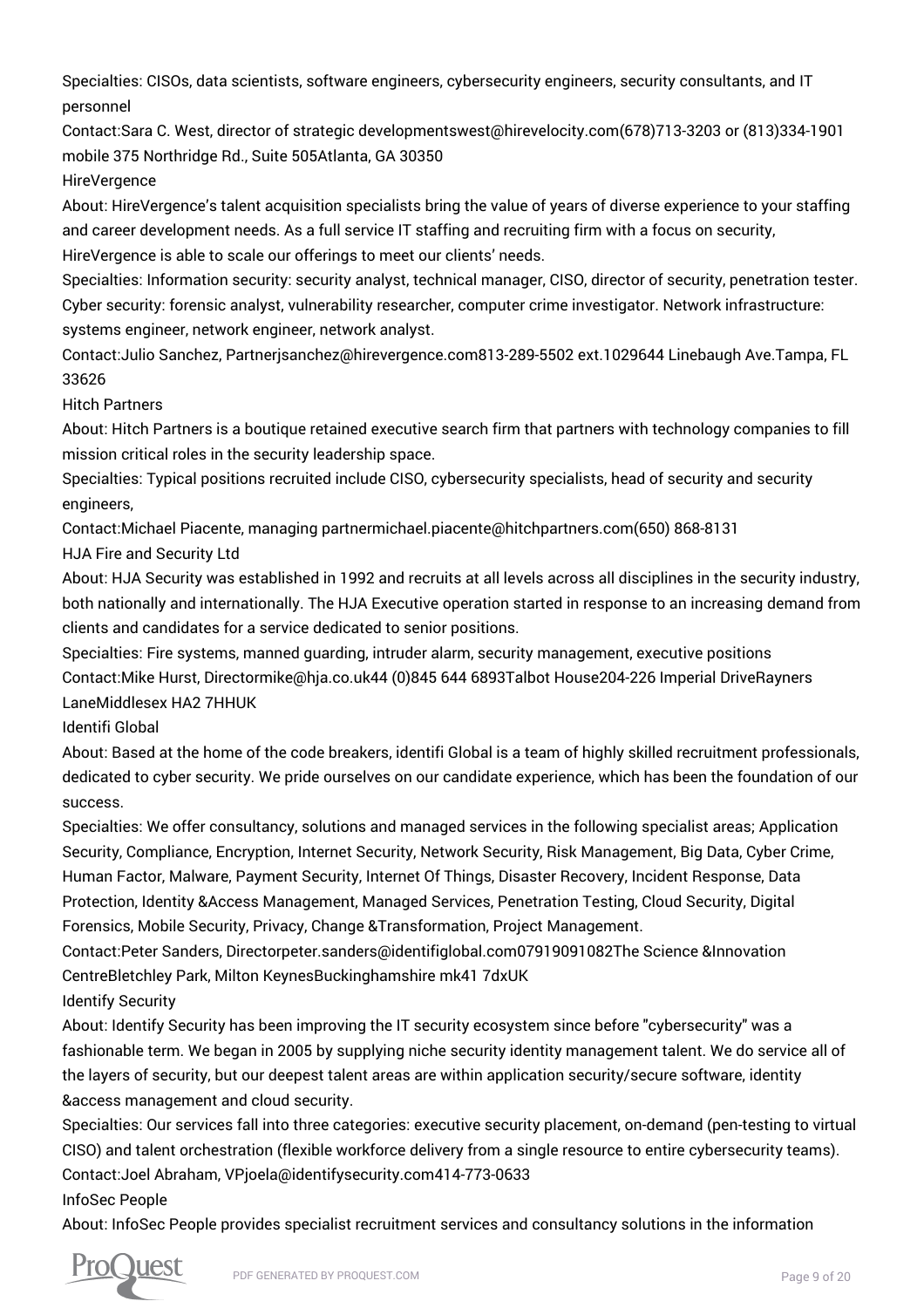security, cyber and risk management sectors. Based in Cheltenham, UK, we place experienced and senior cyber security personnel with clients ranging from blue chip corporates to security SMEs.

Specialties: CISO, CSO and Heads of Security hires, security consultants including QSAs and CCPs, penetration testers, SOC and SIEM consultants as well as cyber pre-sales and sales directors

Contact:Chris Dunning-Walton, Managing Directorchris@infosecpeople.co.uk+4401242 507 100 Eagle TowerCheltenham, GL53 7PNUK

## Intercast Staffing

About: Intercast is a recruiting firm dedicated to servicing the cyber security industry. We exclusively recruit talent for vendors, VARs and solution providers across North America. That is our niche. We are the only recruiting firm in Canada solely dedicated to the security industry.

Specialties: Full and contract staffing for all types of positions and within all sectors of the cyber security industry: security engineers, network security architects, pre/post sales engineers, account executives, product managers, incident response, threat intelligence and CISOs.

Contact:Jason Wolfe, Client Managerjason@intercaststaffing.com416-603-6518 ext.4 330 Bay Street, Suite 1400Toronto, ONM5H2S8

## Jenson Knight

About: Jenson Knight is an independent search firm specializing in placing permanent and contract cyber and information security professionals internationally.

Specialties: Exec/leadership –CISO; head of security; BISO; VP; director-level security architecture and engineering across all layers and domains including application, DevSecOps, cloud, network/infrastructure, IoT/embedded, OT and hardware; security consultant; tooling specialists (e.g.. IAM, SIEM, end point security; security operations and offensive (threat intelligence, incident response, security analysts, SOC/SIEM, digital forensics, pen testers, red team, security researchers); information security assurance (governance, risk and compliance, data

protection/privacy); security sales and marketing

Contact:Amar Bhanabhai, directoramar@jensonknight.comUS: 628.263.3332, UK: +44.113.0928 Kaye/Bassman International Corp.

About: Kaye/Bassman's security recruiting practice specialises in identifying, attracting and acquiring high calibre individuals for companies throughout the security industry worldwide.

Specialties: Our expertise ranges from board level to mid-level management professionals who specialize in sales, engineering, management, product development for security manufacturers, integrators, distributors and service providers. Our experienced team is comprised of search consultants who have lived and worked in the United States and Europe, enabling us to offer a truly global security industry market awareness and presence. Contact:Chance Studdard, security search consultant, Security Practicecstuddard@kbic.com972.265.53056860 Dallas Parkway, Suite 300 Plano, Texas 75024

Kendall &Davis, Inc.

About: For more than 35 years we have helped our clients build great teams. Our search expertise comes from our unique ability to build your story, leverage our proprietary database of information technology candidate profiles, and our deep understanding of the perceived risks technologists experience during job transition.

Specialties: Information security leadership positions (CSO, CISO, IT risk management), information security architects, governance and compliance, security subject matter experts (cloud, software, application, network security, identity and access management), penetration testers, computer forensics, threat assessment specialists, and electronic investigations. Focus on the Great Lakes region/midwest

Contact:Eric Heinemaneheineman@kendalldavis.com216-278-7877 701 S. Clinton Street, Suite 324Fort Wayne, IN 46802

#### Kirby Partners

About: Kirby Partners is a leading executive search firm specializing in the recruitment of senior-level cybersecurity and technology professionals throughout the United States. For the last 29 years, top healthcare systems,

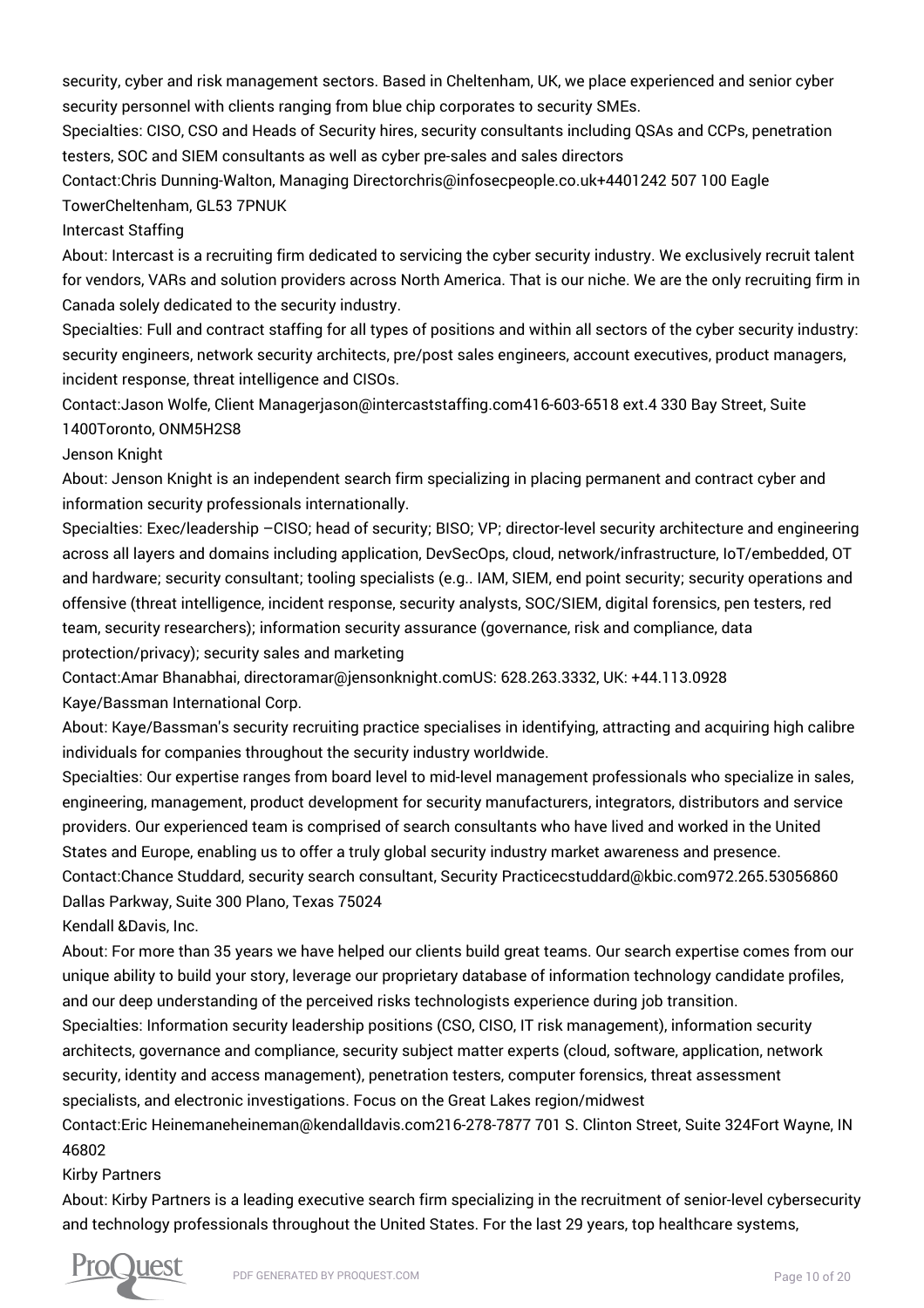consulting firms, and corporations have relied on Kirby Partners to recruit leaders for their strategically significant positions. Kirby Partners has received some incredible recognition for its work including earning a spot on Forbes' "America's Best Executive Search Firms" list.

Specialties: Executive search (IT and information security executives), interim leaders

Contact:Judy Kirby, CEOjkirby@kirbypartners.com407-788-7301195 International Parkway, Suite 202 Heathrow, Fl. 32746

#### KnownFour

About: KnownFour is a UK and Ireland based specialist information security recruiter. We combine our deep IT knowledge and dedicated team with a rigorous screening process, ensuring that each candidate we supply is both technically competent and has the highest ethical standards.

Specialties: We supply permanent and contract professionals across the whole security structure: Analysts &consultants, network security, Information Security Officer, cryptology, penetration testing, ethical hacking, IT Security Director, threat &vulnerability specialists, cloud security.

Contact:Pip Hazelton, Infosec Practice Lead+44 (0)203 741 804516 Upper Woburn PlaceLondonWC1H 0BSUK L.J. Kushner and Associates LLC

About: L. J. Kushner and Associates, LLC is an executive recruitment firm specializing in the recruitment of management, technical, and sales professionals. Clients include Fortune 2000 companies, information security product companies and service providers, and enterprise software companies.

Specialties: CSO, CISO, IT risk management, information security architects, governance and compliance, technical security subject matter experts (software security, application security, network security, identity and access management), penetration testers, and computer forensics.

Contact:Lee Kushner, Presidentinfo@ljkushner.com732-577-810036 West Main St., Suite 302Freehold, NJ 07728 Lawrence Harvey

About: The security team at Lawrence Harvey is vastly experienced having specialized in the security space for the past eight years, spanning two continents. The team has built security practices for a number of Fortune 500 companies. Our clients range from ambitious startups, growing pre-IPOs, to some of the most respected organizations within their respective industries. This reputation and client base gives the Security team access to the very best candidates in the market.

Specialties: CSO, CISO, IT risk management, information security architects, governance and compliance, technical security subject matter experts (software security, application security, network security, identity and access management), penetration testers, and computer forensics.

Contact:Jordan Fitzpatrick, head of cyber security646 248 6066123 William Street, 14th FloorNew York, NY 10038 Manta Security Management Recruiters

About: As a U.S. veteran-owned &operated premier executive search and placement business, we are your greatest source of top talented leaders in the security management, loss prevention, personal protection or risk mitigation fields, enabling clients to build an efficient and productive team.

Specialties: We focus on identifying and presenting top-talented leadership candidates in security management, loss prevention, investigations, risk management and compliance roles for clients. We provide security management resume and coaching programs for candidates and job seekers.

Contact:Tony Mangano, Principalsuccess@manta1.net305-517-36646815 Biscayne Blvd., Ste. 103-150Miami, FL 33138

#### The McCormick Group

About: The McCormick Group today is the largest independent, Washington, DC-based executive search firm and has been ranked as one of the top 25 largest executive search firms in the country based on revenue.

Specialties: The McCormick Group conducts searches for a broad range of security positions including: Chief Information Security Officer, Chief Security Officer, Chief Privacy Officer, Chief Risk Officer, as well as Architects and niched technical experts.

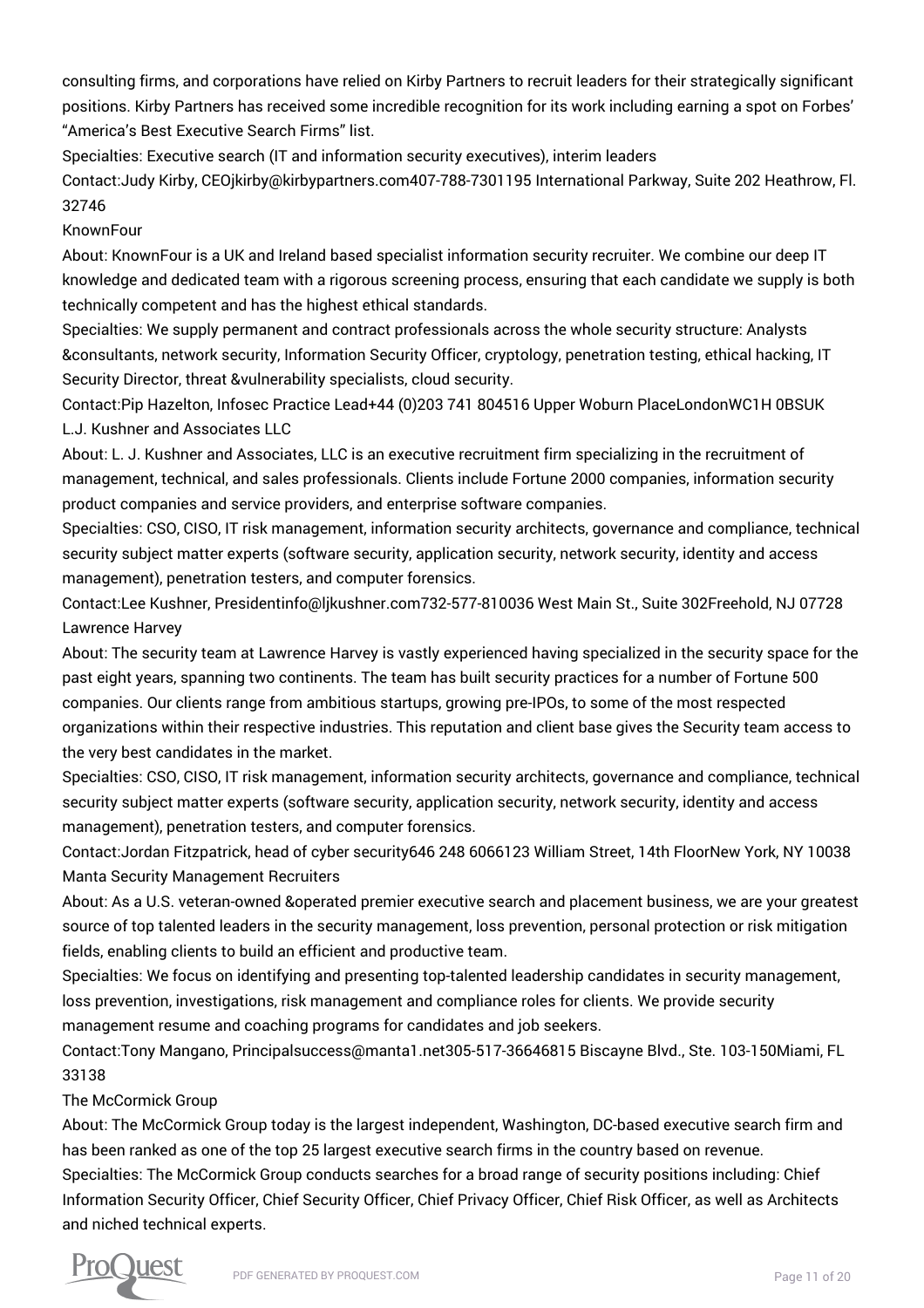Contact:Deborah Page, Principal - Technology &Securitydpage@tmg-dc.com703-312-67491525 Wilson Blvd, Suite 500Arlington VA 22209

McIntyre Associates

About: McIntyre Associates is a retained executive search boutique specializing at the intersection of cybersecurity, enterprise SaaS &security analytics. Clients range from venture capital and private equity funded startups to Fortune 500 and DoD companies seeking to monetize defense technology.

Specialties: We have quantifiable, successful experience in recruiting for all functions across the executive suite (CEO, CFO, CMO, VP HR, VP DevOps, etc.). Our highly specialized business model differs from most recruiting firms in that we deliver true management consulting value beyond recruiting.

Contact:Jeff McIntyre, Presidentjeff@mcassoc.com860-284-1000

Michael Page Cyber Recruitment

About: Michael Page Cyber Recruitment looks to build long-established networks in the security sector across the US with a balance between strong global reach and niche local knowledge. We are the job seekers and top-tier businesses go-to recruitment specialists across dozens of US metropolitan regions. We offer a true partnership approach to recruiting, using our specialist security experience to bring together the brightest minds in the market and the best employers for a successful match. Many of our consultants work through basic IT and security graduate-level courses and attend weekly/monthly seminars to gain the necessary expertise to produce highquality candidate shortlists and more successful recruitment outcomes. We grasp how cyber security events or data loss can disrupt businesses, and know the specific skills companies need.

Specialties: Chief information security officer, cyber risk program management, application and network security engineering, technology and information risk and governance (GRC), vulnerability and threat management, security operations, incidence response, security analysis, security third-party risk, security architecture (technical and enterprise)

Contact:622 Third Avenue, 29th FloorNew York, NY 10017

Micro-Data Systems, Inc.

About: MDS is dedicated to identifying advances in the IT Industry in an effort to help our customers attain their business objectives. MDS has core offerings that include but are not limited to cybersecurity (vulnerability assessments, penetration testing, compliance audits), managed services, NOC monitoring, and recruiting. Specialties: Cybersecurity, information security, cloud security, executive search, security consulting, IT managed services, NOC monitoring

Contact:Jason Bennett, national account managerJason@microdatasys.com(732) 233-485471 E Main StreetHolmdel, NJ 07733

Mint-Technologies

About: Mint-Technologies is a IT/cybersecurity recruiting services organization created to provide cost-effective hiring for security professionals and clients hiring cybersecurity professionals. We are a Texas HUB Certified Women and Minority Enterprise advancing professional growth and opportunity into the cybersecurity industry. Contact:Recruiting@mint-techologies.com(469) 383-3018

Momentum Recruitment

About: Established as a security recruitment specialist, Momentum has offices in London, Stockholm and Dubai, UAE. Momentum Recruitment provides a quality focused recruitment service for the provision of security professionals across EMEA.

Specialties: Momentum specializes in the recruitment of professionals across the following sectors: Corporate Security, Integrated Security Systems (Manufacturers &Integrators), Retail Loss Prevention, Sales &Business Development professionals, Engineering, HSEQ, Defense &Homeland Security.

Contact:Kelvyn Pearce, Directorkelvynp@momentumsecurity.co.uk44 (0) 208 246 42223rd Floor, 17/19 Rochester RowLondon SW1P 1JBUK

**Networkers** 

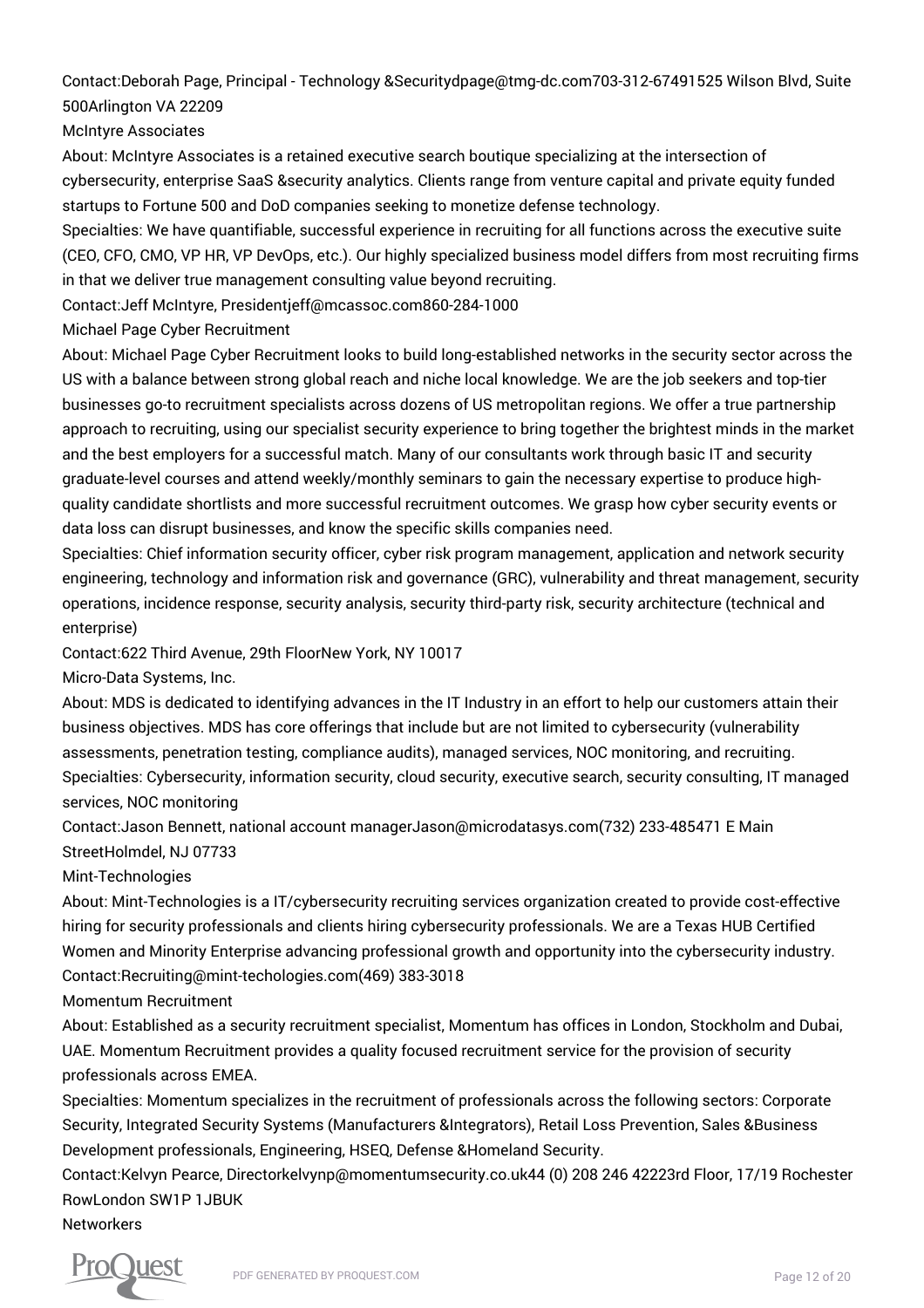About: Our specialist cyber security recruitment team provides contract and permanent cyber security professionals to specialist consultancies and end user clients across the commercial, public sector and defence markets. Our clients range from small start-ups through to large corporate businesses. We have 16 locations across the globe.

Specialties: Audit and compliance, data protection, GDPR, IT governance, information assurance, security architecture, information security architect, CISO, cyber/infosec analyst, cyber/infosec security auditor, information security manager, cyber/infosec consultant

Contact:Ryan Baker, specialist recruitment consultant, information

security/cybersecurityryan.baker@networkerstechnology.com+44 (0) 1489898 875, mobile:07867420331 Hanover Place, 8 Ravensbourne RoadBromley, Kent, England, BR1 1HP

nexus IT group

About:Boutique by design, nexus IT group's Security and Risk practice is an extremely niche, tech-enabled, process-driven, next generation IT security recruiting firm that exclusively recruits information security, network security, governance/risk/compliance (GRC), asset and data protection practitioners for high-growth organizations and enterprise-level organizations.

Specialties:We fill the following roles in major metropolitan areas across the US: security architect, penetration tester, information assurance analyst, Cybersecurity engineer, cloud security engineer, data privacy officer (DPO), cyber data scientist, CISO, senior IT security consultant, security systems administrator, data security, DevSecOps, data security engineer, cyber risk analyst, application security engineer, security analyst (GRC), vulnerability management, forensics analyst, intrusion analyst, identity and access management engineer, IT security project management.

Contact:Travis Lindemoen, managing directortravis@nexusitgroup.com913-815-1750

Niche Talent FindersNicholson Search and Selection

About: Nicholson provides analysis, operational and strategic professionals in sales, consultancy, management and senior management positions. Many candidates come from the military, intelligence or police service.

Specialties: IT security/technology risk, information security/risk/assurance, physical &personal security &safety, fraud prevention

Contact:Steve Davidson, Director of Security, Fraud and Threat Managementsteve.davidson@nicholsonintl.com44 (0)207 378 58904-8 Whites GroundsBermondsey StreetLondon SE1 3LAUK

# North Starr

About: North Starr provides expert solutions to believers &strivers by connecting a community of world-class talent who want to stand out from the crowd.

Specialties: Access control, network / cloud / internet / application security, information risk management, perimeter security, vulnerability scanning, firewalls, incident response &management, monitoring, detection &analysis

Contact:Lee Cohen, Senior Consultant –IT Securitylee.cohen@thenorthstarr.com+44 (0) 203 8000 983Vintners Place68 Upper Thames St.London EC4V 3BJUK

Optimus Search

About: Optimus Search provides digital, data and life sciences recruitment services. We identify, engage and secure the leading tech talent in the European market place and connect them with the most exciting businesses and opportunities across the continent.

Specialties: Threat and vulnerability management, security operations, security architecture, threat intelligence, CISO/head of information security, information security managers, data protection officers/specialists, GRC specialists, information security and risk specialists, DLP specialists, security analysts

Contact:Tyler Jones, head of cyber and information security recruitment tjones@optimussearch.com44 (0) 2034 392214Floor 5, 10 Lower Thames StreetLondonEC3R 6ENUK

Patriot Cyber Defense

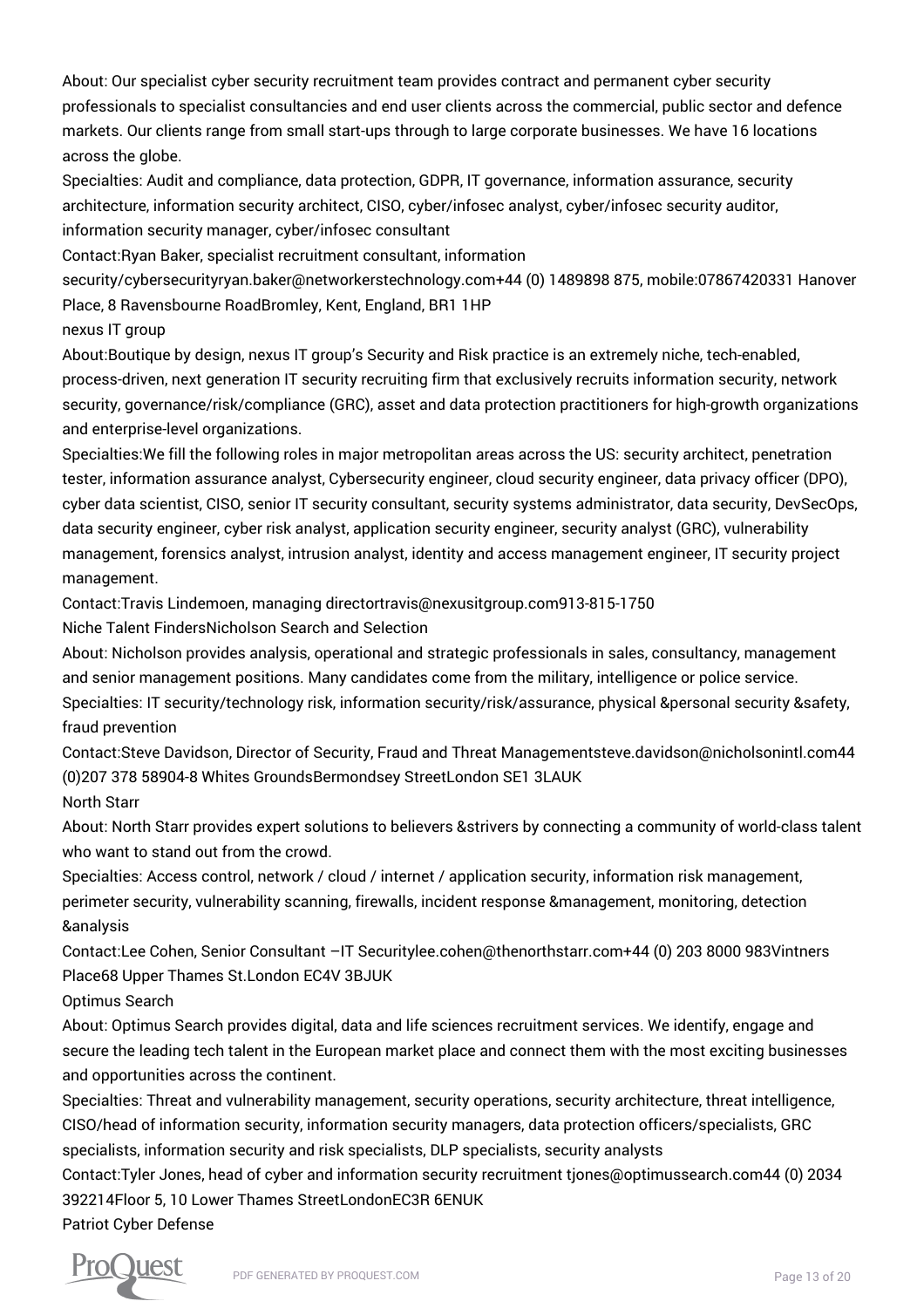About: Patriot Cyber Defense is an IT security consulting company that provides IT security staff augmentation services. The firm offers interim CISO support or deployment resource support for large security programs. Specialties: CISOs, government, military and Fortune 100 companies

Contact:Jennifer Caronjennifer.caron@patriotcyberdefense.com603-231-7000

Permanent Recruiting (PERM4)

About: PERM4 is a IT and cyber security recruiting firm that focuses exclusively on permanent positions for the German market.

Specialties: Security architects, CISOs, testers, IT security managers, and regulatory compliance professionals across a wide range of industries.

Contact:Michel Kirsche, Career Consultant, IT/TK Team Leader Infrastructure

&Securitymichel.kirsche@perm4.com+49 30 333063 870Lindencorso - Unter den Linden 2110117 Berlin Pinnacle Placements

About: Pinnacle Placements is a nationally recognized search firm focused exclusively on filling security leadership and management roles. For 15 years, we have partnered with a variety of high-profile and prestigious organizations to efficiently tailor solutions for their unique security recruiting needs.

Specialties: Our search practice specializes in CSO, CISO, corporate security (all levels), physical security, risk management, information security, cybersecurity, contract security, sales and business development. We perform retained or exclusive contingency searches.

Contact:David Lammert, Presidentdavid@pinnacleplacement.com415-495-71701479 Rhode Island St.San Francisco, CA 94107

Pinpoint Search Group

About: For over a decade, Pinpoint's leadership has exclusively focused on the building blocks that are the foundation of today's most competitive areas of technology. This dedication to our niche has fostered trusted relationships and enabled the strong conceptual knowledge needed to evangelize your value propositions. Specialties: Pinpoint has placed professionals at the manager, individual contributor, director, VP and C-suite levels.

Contact:Mark Sasson, managing partnermark@pinpointsearchgroup.com215.275.1206 Potomac Recruiting

About: Potomac Recruiting is a premier boutique contingency recruiting firm specializing in searches for companies in the national security marketplace. We have extensive experience in both the corporate and government sides of the national security/homeland security field.

Specialties: Our specialties include searches at the manager, director, VP and C-suite levels. We also staff hard to fill positions requiring security clearances (secret through TS/SCI with poly).

Contact:Jenessa Hoffman, Presidentjhoffman@potomacrecruiting.com703-535-31332200 Wilson Blvd. Suite 102- 121Arlington, VA 22201

Quantum Search Partners

About: Quantum Search Partners works across Fortune 500, global consulting, and emerging growth technology companies on their hardest-to-fill cybersecurity positions. Our Cybersecurity, Risk &Compliance practice offers direct-hire, contract, and contract-to-hire recruiting services to clients ranging from Fortune 500 companies to global consulting services firms.

Specialties: CISO, CRO and board advisory services; AML and fraud compliance; security engineering and architecture; digital forensics and incident response (DFIR); penetration testing; information security and IT audit Contact:Brandon D. Glyck, president and managing partner201-407-6475

Rayboy Insider Search

About: RayboyIS is an executive search firm laser focused on cloud/infrastructure (security, networking, storage, compute, virtualization). We limit our clients per category so we can recruit top talent from their competition. Our number one mission in life is to identify, recruit, and close the candidates our clients want to hire.

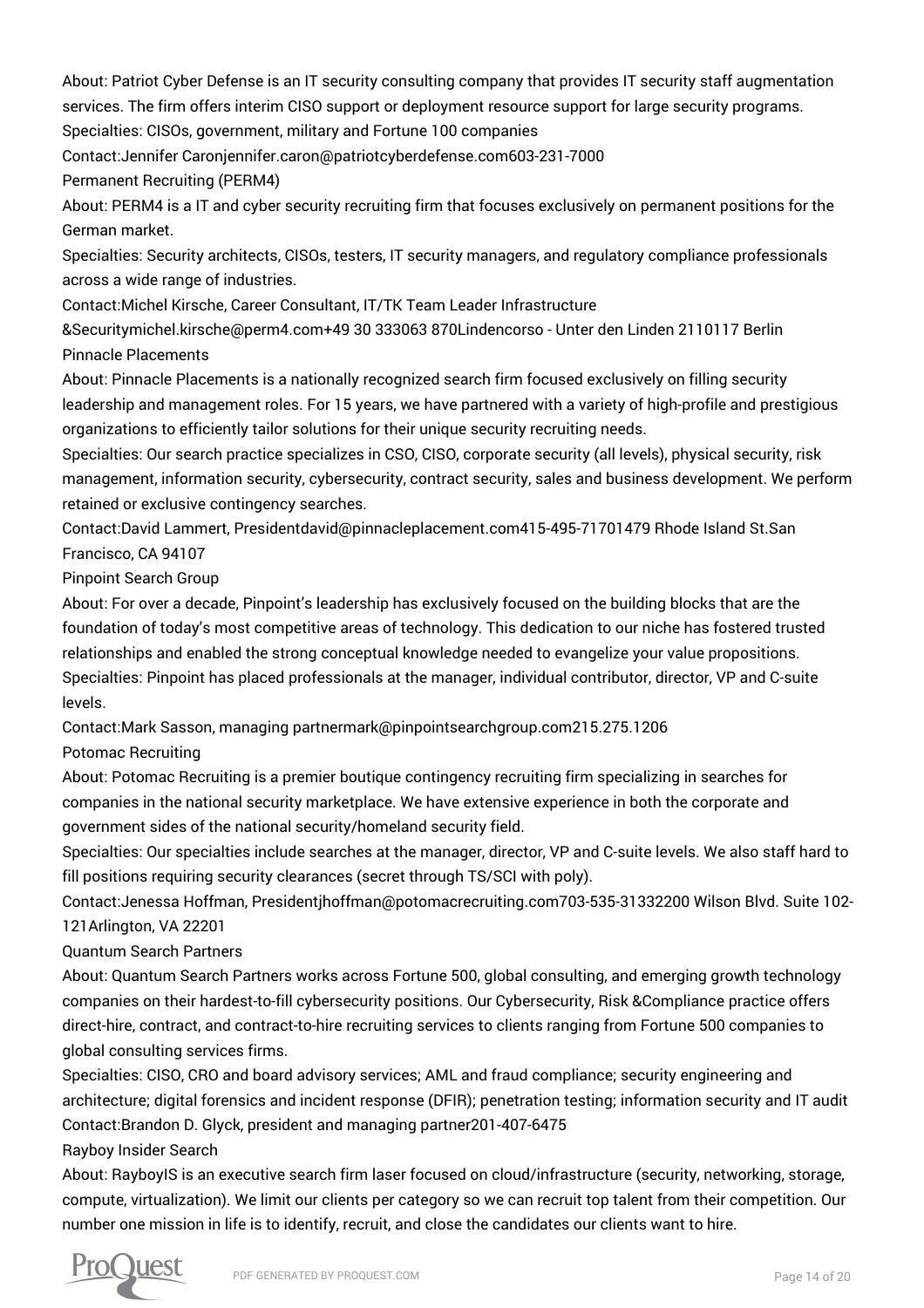Specialties: Recruitment of executive management, sales, field engineering and marketing talent –commercial and federal –across North America. RayboyIS is solely focused on permanent hires with a variety of clients from Startups to F500. Our partnership model is flexible based on the client's needs.

Contact:512.636.8457PO Box 551468Davie FL 33355

Recrewmint

About: Recrewmint is an International cybersecurity headhunting company at the executive level. We head hunt and provide CISO, CSO and chief privacy officer (CPO) assets for hire at the board-level, chief executive, and other senior executive positions worldwide.

Specialties: Executive search, full-time recruitment, offshore staffing, nearshore staffing, staff augmentation, recruitment process outsourcing

Contact:Andre Tehrani, CEO(888) 732-7398 x700 8 The Green, Suite 10019Dover, DE 19901 Redbud Cyber Security Recruiters

About: Redbud places exceptional InfoSec/cybersecurity professionals with great companies. Our security certified experts cultivate relationships with highly placeable information security candidates. We work only in the InfoSec space so we are able to understand the unique requirements of open InfoSec positions and the qualifications of candidates.

Specialties: We recruit InfoSec exclusively and specialize in placing candidates in positions, including, but not limited to, analyst, engineer, forensics, incident response, intrusion detection, architect, CISO, assurance/risk, penetration tester, ethical hacker, vulnerability management, and application security.

Contact:Debbie Henley, Presidentinfo@redbudinfosec.com866-222-3870Chicago, IL Renaix Ltd.

About: Renaix Ltd, is an international recruitment and executive search consultancy, specialising in placing senior management, finance and audit professionals. We position talented finance managers, corporate auditors,

financial analysts and financial controllers at Fortune 500, top European multinationals and large finance services institutions. With a network spanning Europe, Americas, Asia and MEA, our assignments range from introducing a newly qualified auditor up to placing a country or regional CFO.

Specialties: Internal audit, external audit, compliance/internal controls, risk, consulting, cyber security, IT audit. Contact:info@renaix.com+44 (0)20 7553 6320

Rita Technology Services

About: Rita Technology Services is a 40-year-old IT staffing/recruiting and consulting firm specializing in placing cyber security experts. We understand how difficult it is to fill these positions because it is such a new labor category. There are no standard job titles and many cyber-pros wear many hats and don't always self-identify as cyber security pros.

Contact:Denise Willet, VP IT Services and Cyber Security Solutionsdenise.willet@ritatech.com512-739-7447 Romack Inc.

About: Romack is a strategic information security sourcing firm specializing in the support of major direct clients as well as industry leading solution providers. Our focus is building strategic partnerships allowing us to leverage our virtual bench of consultants. Romack supports global initiatives which adds value to clients and contracted consultants.

Specialties: Data &collaboration security; end point security; application security; infrastructure protection; cloud security; identity and access management; security operations &incident response; risk, compliance and security management

Contact:Ken Wood, Director, Information Securitykwood@romackinc.com972-573-33425525 MacArthur Blvd #550Irving, TX, 75038

Secure Recruiting International Inc.

About: Secure Recruiting International is a full-service recruitment firm specializing in networking, storage and information security, with corporate clients that range from pre-IPO to Fortune 500.

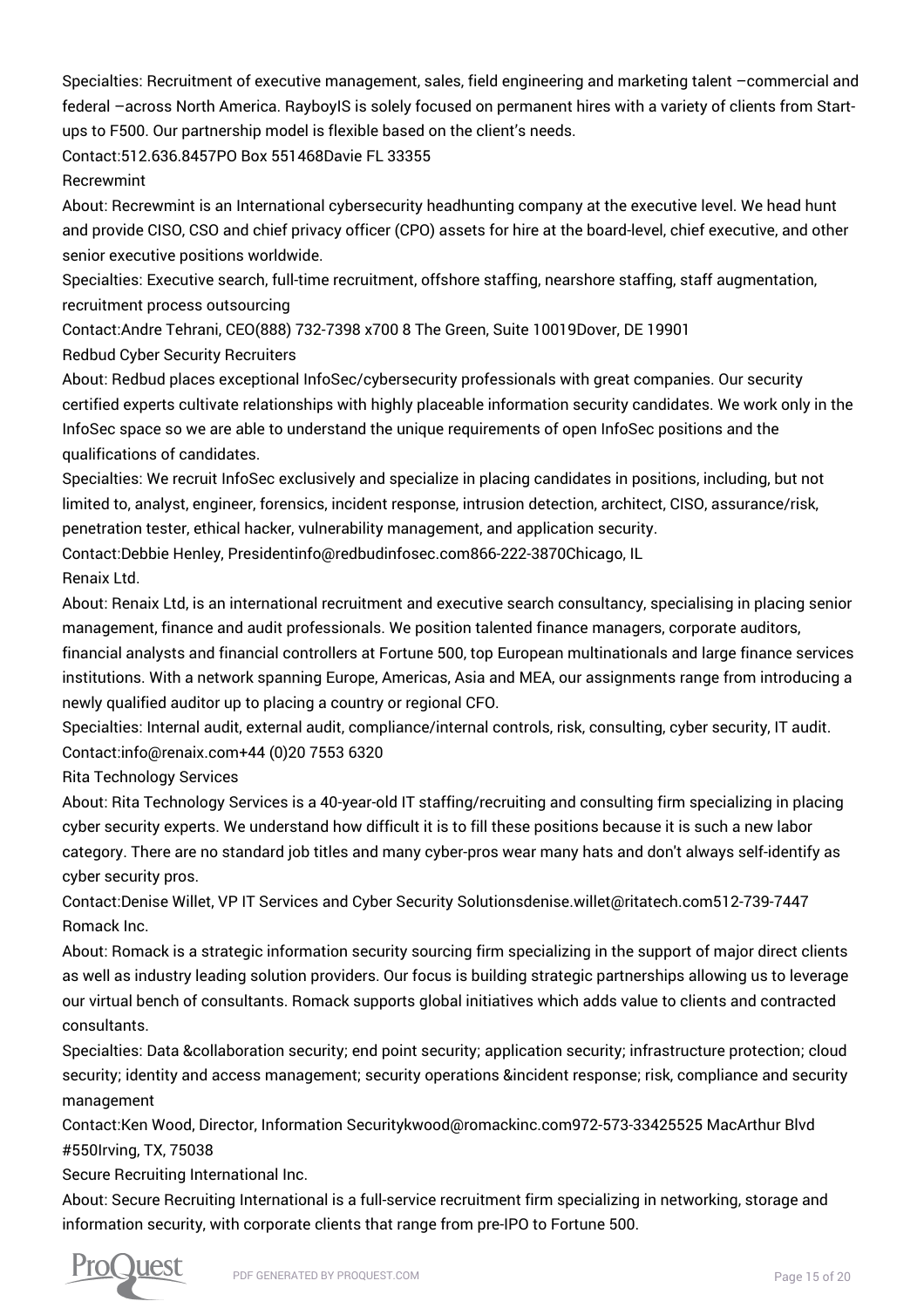Specialties: The company matches qualified professionals at every level including product sales, channel sales, systems sales engineers, security consultants and CSOs.

Contact:Adam Schepps, Presidentasecure@securerecruiting.com813-258-83033510 N San Miguel St., Suite 111Tampa, FL 33629

#### Secure Source

About: With over a decade of working within the cybersecurity arena and having placed many of the most senior and specialized candidates within it, Secure Source is uniquely placed to offer information on market conditions and trends at a high level.

Specialties: All areas of cybersecurity (technical and non-technical). Information security &risk management, governance &compliance, cybersecurity, penetration testing, digital forensics/intrusion analysis, technical security, investigations, cybercrime prevention, policing, sales engineering, sales &marketing and executive management. Contact:Dan Hathaway, Director –Cyber Security Searchdan.hathaway@secure-source.com01392 6673923 Barnfield CrescentExeter, EX1 1QT UK

## securelTsource

About: SecureITsource, Inc. is a professional services firm that recruits full-time and contract consultants with a focus on identity and access management and privileged access management. Services to our clients include staff augmentation for strategy consulting, project management, architecture &design, engineering, and postdeployment support for the identity products that we support.

Specialties: Consultation, strategy, design, deployment, and training around the following solution suites: SailPoint, ForgeRock, CyberArk, Lieberman Software, CA, Oracle, RSA VIA, Bomgar, and Centrify, among others. Contact:Ken Stone, President and CEOkstone@secureitsource.com678-438-9990595 Fawn Glen Ct.Roswell, GA 30075

Security &Investigative Placement Consultants LLC

About: Security &Investigative Placement Consultants LLC is a retained recruiting firm that finds and places security management and financial investigative personnel. It has assisted corporate, industrial and manufacturing clients, financial institutions, insurance companies, and more.

Specialties: Corporate security management (CSOs), threat assessment specialists, executive protection, fraud and financial investigations, electronic investigations, anti-money laundering investigations, brand protection Contact:Kathy Lavinder, Executive Directorklavinder@siplacement.com301-229-63607710 Woodmont Avenue, #209.Bethesda, MD 20814

Security Management Resources, Inc.

About: Est. 1997 with three wholly owned international offices, SMR's sole focus is support of our clients' security and risk related functions. Successful recruitment of executive and professional level security practitioners in over 75 different countries across 35 industries. Our clients include over 30% of the Fortune 100.

Specialties: Executive search and recruitment, organizational alignment, talent and market mapping, transition coaching and mentorship in the fields of security, information protection and cybersecurity, brand protection, investigation, business continuity and resiliency.

Contact:Jerry J. Brennan, Chief Executivejerry@smrgroup.com703-620-1000 (US)41 West Lee HighwaySuite 59- 108Warrenton, VA 20186

Security Management Resources Limited3 Kings Court, Willie Snaith RoadNewmarket, Suffolk CB8 7SG +44 (0)20 3195 6398

Security Management Resources Asia Limited3806 Central Plaza, 18 Harbour RoadWanchai, Hong Kong+852 3008 2988

Shield Security Sales Recruiters

About: Shield Security Sales Recruiters is a boutique search firm focusing on targeting highly qualified entry level sales to senior level sales professionals to fulfill the growing needs of the cyber security market. We actively recruit in the USA, Europe and Asia.

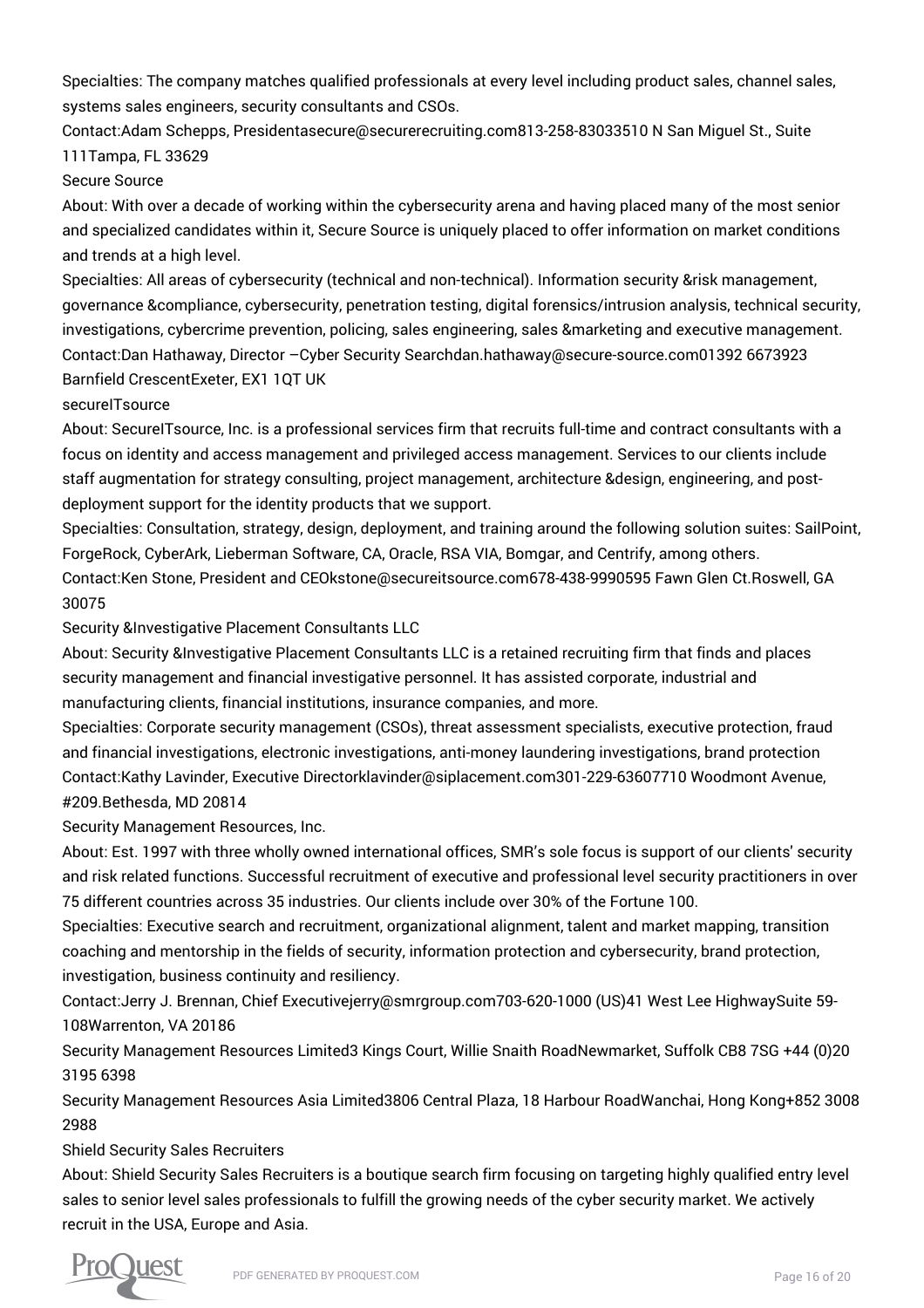Specialties: We specialize in all types of sales roles including sales executives, sales managers, sales and solutions engineers, pre- and post-sales consultants, cyber security account executives, sales directors, VPs of sales, VPs of business development and CEOs.

Contact:Linda Sharma, senior recruiterlinda@securitysalesrecruiters.com 646-355-4444New York, NY SSR Personnel

About: SSR Personnel is a recruitment consultancy &executive search practice dedicated to the security, fire, health and safety sectors. SSR provides a global recruitment network for the attraction and retention of talent. Specialties: Typical positions recruited include corporate security management, cybersecurity, security &fire systems product sales, retail and loss prevention, engineering &project management, investigations, audit, compliance, health and safety.

Contact:Peter French, Managing Directorpfrench@ssr-personnel.com44(0) 20 8626 3100SUITE 7, James YardLarkshall RoadLondon F4 9UAUK

Stanton House, Inc.

About: Our mission is to introduce the top cybersecurity talent to organizations. Our approach is based on getting close to our customers so that we can fully understand their requirements and deliver the right solution. We believe that the recruitment process works much more effectively if we build trusting relationships with candidates and clients alike.

Specialties: We recruit at all levels of seniority and cover the entirety of the United States and Canada. Roles that we cover include: CISO, cybersecurity analyst/manager, cybersecurity program/project manager, director of information security, information security analyst/Manager, security awareness/communication specialist, governance/risk/compliance specialist, cloud security specialist, threat intel specialist, malware/reverse engineering specialist, penetration tester, SOC staff.

Contact:Henry Yeomans, VP North Americahenry.yeomans@stantonhouse.com312-859-7132330 N Wabash Ave.Chicago, IL 60611

Stott and May

About: Stott and May offers a consultative approach to recruitment. All practice areas have been built around senior recruiters with domain experience, including cybersecurity. Knowing our clients' business, markets and technology focus areas enables us to create value-add deliverables at every stage of a contract, permanent or executive search

Specialties: CISO, VP information security, VP product security levels, security engineering, incident response and more.

Contact:Stuart Mitchellstuart.mitchell@stottandmay.com

TD Madison and Associates

About: With over three decades of experience, TD Madison and Associates operates on the premise that truly exceptional companies have truly exceptional leaders. We serve as a corporate executive partner who focuses on aligning leadership teams for long-term sustainability and continued success.

Specialties: Although we serve a diverse group of industries, our primary footprint is in the cable and

telecommunications sector. Technology and security are some of our recruiting specialties.

Contact:Albert Fortneralfortnertd@gmail.com757-425-9950

Tiro Security

About: Tiro Security is a boutique security staffing and professional services firm. We provide clients with a trusted partner who can staff them with top security talent, or take on external security projects completed by our in-house technical staff.

Specialties: We focus on information security, servicing clients across various industries. We are very involved in the security community, serving on the board of CSA and as members of OWASP &ISSA, which is how we gain trust from and access to exclusive talent.

Contact:Kris Rides, Founder and CEOKris.rides@tirosec.com424-216-847613101 W Washington Blvd #203Los

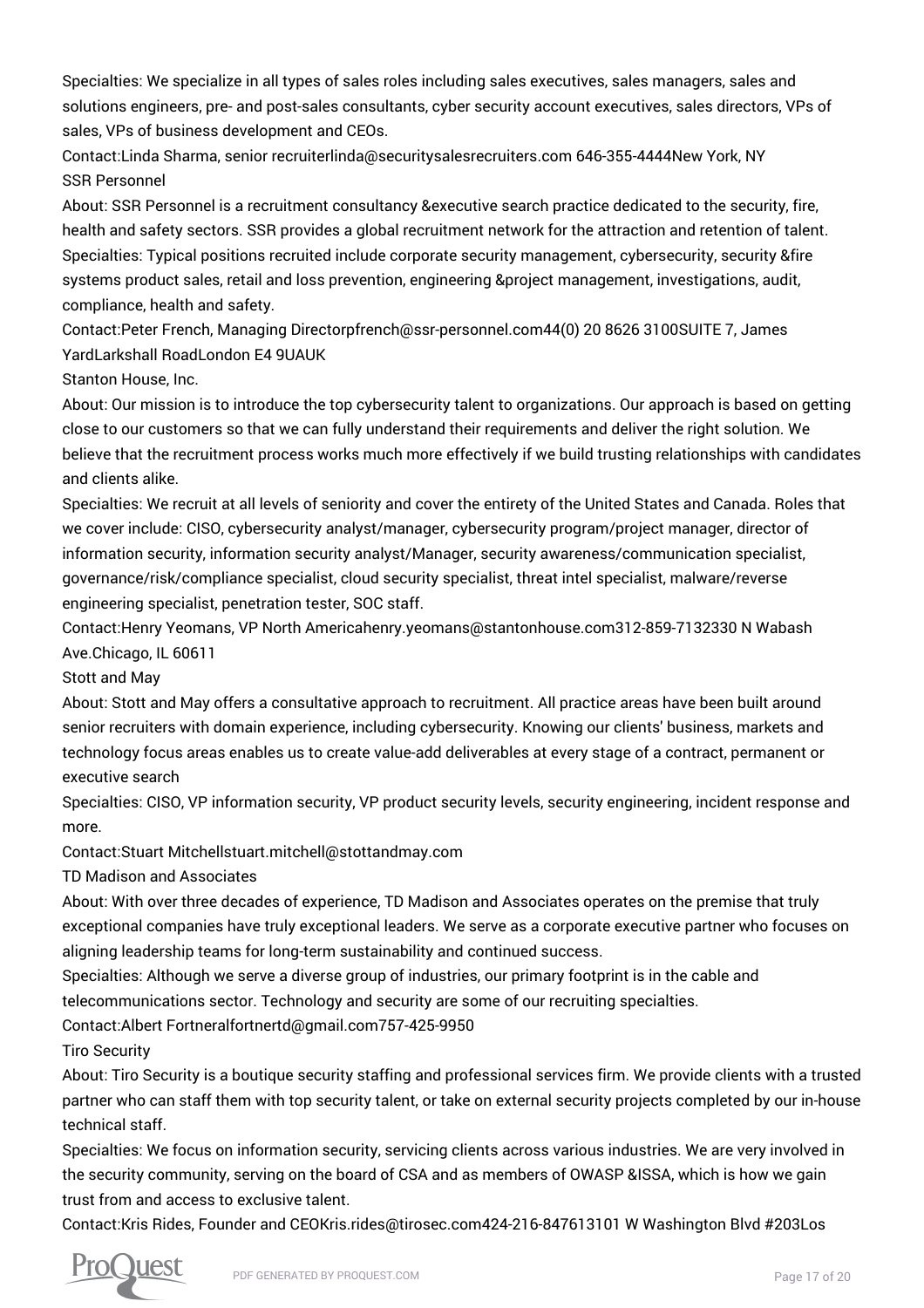#### Angeles CA 90066

Todd Baer Associates

About: Todd Baer Associates is a boutique executive search agency serving a select group of cybersecurity companies who appreciate developing a true partnership with their external recruiting firm. Our approach is highly personalized, and we invest the time to learn how to represent the values, character and spirit of our clients. Specialties: We are exclusively focused on filling cybersecurity sales roles including account executives, regional sales managers, pre-sales engineers, solutions consultants, VPs of sales, SE directors, and other go-to-market professionals.

Contact:Todd Baertodd@toddbaer.com612-229-4014

TRU Staffing Partners

About: TRU Staffing Partners is a nationally recognized, award-winning contract staffing and executive placement search firm representing talent and opportunities in three core industry verticals: cybersecurity, e-discovery and privacy.

Specialties: CISO, cyber risk advisor, cyber vulnerability assessment expert, cybersecurity policy consultant, cybersecurity trainer, ethical hacker, fraud investigator, IAM, information security consultant, malware engineer, penetration tester, SOC analyst, SOC engineer, SIEM engineer, threat analyst

Contact:Sarah Roberts, vice president of recruitment &account managementSarah@trustaffingpartners.com Via Resource

About: Via Resource is a leading provider of information security recruitment and risk management services. We specialize in providing interim, contract and permanent staff who help ensure your business remains secure, compliant and protected against virtual and physical threats.

Specialties: Information security, technical security, risk management, business continuity, audit, cloud computing, public sector, executive management, pre sales, sales and marketing.

Contact:Diana Real-Lagecontact@viaresource.com44 (0) 203 327 1996Viking HouseDenmark StreetMaidenhead SL6 7BNUK

West Coast Recruiting

About: WCR is an integrity-based solution provider. We strive to develop long lasting, mutual relationships with both candidates and clients. We utilize direct, honest communication to establish trust and consistency with every contact we make.

Specialties:CSO, VP and director of security; loss prevention; asset protection and all roles within that vertical including investigations, audits, environmental health and safety, risk management, physical security and access control.

Contact:Tracy Nini, Presidenttracy@westcoastrecruiting.com(818) 506-0516

White Tiger Search

About: White Tiger Search places C- and VP-level executives in the public safety and government, energy and fuels, healthcare, and IT industries

Specialties: Executive-level positions in security and cybersecurity

Contact:Glen Friedmanglen@whitetigersearch.com561-300-7481

# DETAILS

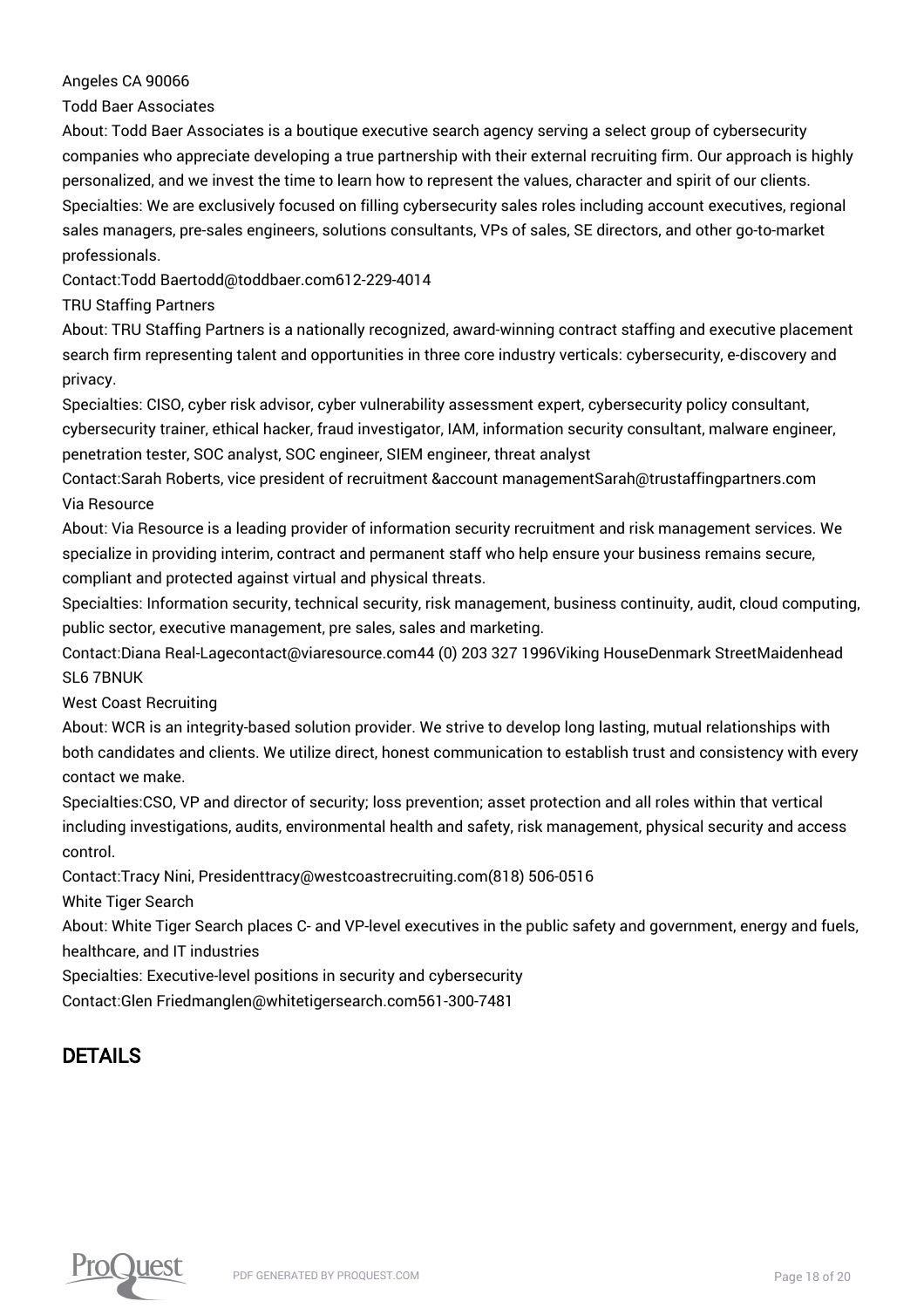| Subject:                       | Workforce planning; Risk management; Source code; Penetration; Threat evaluation;<br>Corporate governance; Architecture; Intrusion; Cryptography; Privacy; Aerospace<br>engineering; Chief privacy officers; Intelligence gathering; Public sector; Forensic<br>computing; Benchmarks; Engineers; Sales; Forensic sciences; Crime; Teams;<br>Computer security; Searching; Recruitment; Architects; Data encryption; Packaged<br>goods; Compliance; Multiculturalism & pluralism; Crime prevention; Information<br>management; Financial services; Computer forensics; Contact; Software<br>development; Professional recruitment; Consulting |
|--------------------------------|-----------------------------------------------------------------------------------------------------------------------------------------------------------------------------------------------------------------------------------------------------------------------------------------------------------------------------------------------------------------------------------------------------------------------------------------------------------------------------------------------------------------------------------------------------------------------------------------------------------------------------------------------|
| <b>Business indexing term:</b> | Subject: Workforce planning Corporate governance Architecture Chief privacy<br>officers Public sector Packaged goods Compliance Financial services Professional<br>recruitment; Industry: 54131 : Architectural Services 54133 : Engineering Services<br>56131 : Employment Placement Agencies and Executive Search Services                                                                                                                                                                                                                                                                                                                  |
| Location:                      | <b>Middle East</b>                                                                                                                                                                                                                                                                                                                                                                                                                                                                                                                                                                                                                            |
| Company / organization:        | Name: Alta Associates; NAICS: 561312                                                                                                                                                                                                                                                                                                                                                                                                                                                                                                                                                                                                          |
| <b>Classification:</b>         | 54131: Architectural Services; 54133: Engineering Services; 56131: Employment<br><b>Placement Agencies and Executive Search Services</b>                                                                                                                                                                                                                                                                                                                                                                                                                                                                                                      |
| <b>Publication title:</b>      | CSO (Online); Framingham                                                                                                                                                                                                                                                                                                                                                                                                                                                                                                                                                                                                                      |
| <b>Publication year:</b>       | 2022                                                                                                                                                                                                                                                                                                                                                                                                                                                                                                                                                                                                                                          |
| <b>Publication date:</b>       | May 6, 2022                                                                                                                                                                                                                                                                                                                                                                                                                                                                                                                                                                                                                                   |
| <b>Publisher:</b>              | CXO Media, Inc.                                                                                                                                                                                                                                                                                                                                                                                                                                                                                                                                                                                                                               |
| Place of publication:          | Framingham                                                                                                                                                                                                                                                                                                                                                                                                                                                                                                                                                                                                                                    |
| <b>Country of publication:</b> | United States, Framingham                                                                                                                                                                                                                                                                                                                                                                                                                                                                                                                                                                                                                     |
| <b>Publication subject:</b>    | COMPUTERS--COMPUTER SECURITY, Criminology And Law Enforcement--Security                                                                                                                                                                                                                                                                                                                                                                                                                                                                                                                                                                       |
| Source type:                   | <b>Trade Journal</b>                                                                                                                                                                                                                                                                                                                                                                                                                                                                                                                                                                                                                          |
| Language of publication:       | English                                                                                                                                                                                                                                                                                                                                                                                                                                                                                                                                                                                                                                       |
| Document type:                 | <b>General Information</b>                                                                                                                                                                                                                                                                                                                                                                                                                                                                                                                                                                                                                    |
| ProQuest document ID:          | 2660198751                                                                                                                                                                                                                                                                                                                                                                                                                                                                                                                                                                                                                                    |
| <b>Document URL:</b>           | https://www.proquest.com/trade-journals/security-recruiter-<br>directory/docview/2660198751/se-2?accountid=44910                                                                                                                                                                                                                                                                                                                                                                                                                                                                                                                              |
| Copyright:                     | Copyright CXO Media, Inc. May 6, 2022                                                                                                                                                                                                                                                                                                                                                                                                                                                                                                                                                                                                         |
| Last updated:                  | 2022-05-07                                                                                                                                                                                                                                                                                                                                                                                                                                                                                                                                                                                                                                    |